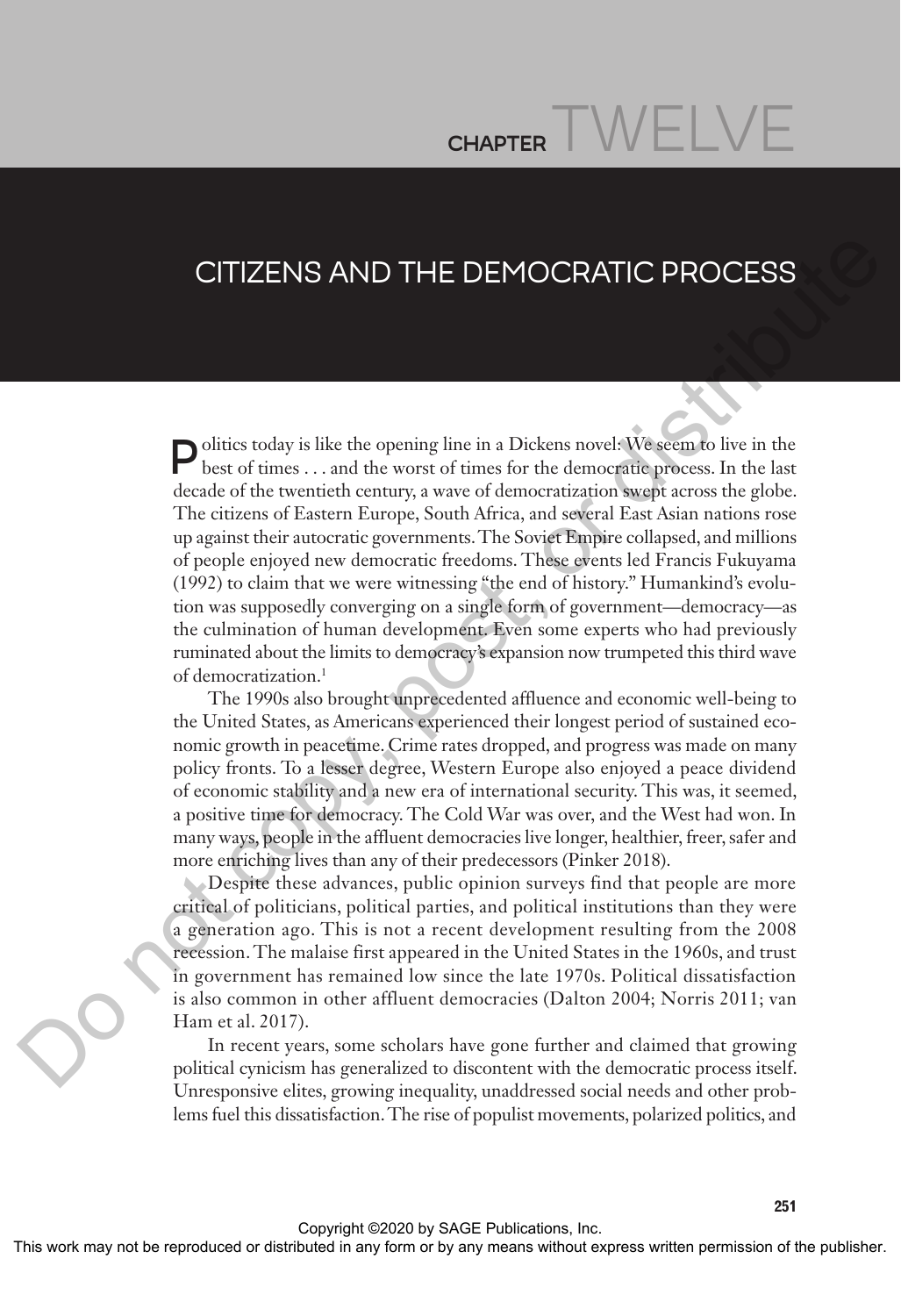# INTERNET RESOURCE

The Pew Research Center has an online survey on satisfaction with government that allows you to compare your views to a representative sample of Americans:

http://pewresearch.org/satisfaction

similar trends have further stimulated a chorus of voices claiming that American democracy is at risk (Mounk 2018; Sunstein 2018; Wolfe 2006). A sense of malaise is clearly in the air, at least among some experts. For example, if you are fortunate enough to browse through Paris bookshops, you might see titles such as *France in Freefall*, *Bankrupt France*, and *France's Misfortune.* In Germany, recent books and films also reflect a pessimistic mood: *Nervous Republic, Fear for Germany,* and *The End of Germany*. Barnes and Noble in the United States displays a similar list of titles on its new books display. Apparently, pessimism sells. It is an ironic puzzle if while enjoying the fruits of economic and political development, people are really losing faith in the democratic process.

Admittedly, anxiety about the health of democracy is a regular feature of political science and political punditry. An important debate about America's postwar goals occurred during the administration of President Dwight D. Eisenhower, President John F. Kennedy asked Americans to renew their commitment to state and nation, and Watergate tested the vitality of democratic process (see Mueller 1999, ch. 7). A prominent academic study of the 1970s nearly forecasted democracy's demise (Crozier, Huntington, and Watanuki 1975). "Declinism" is an enduring school of thought among French and German intellectuals. These earlier pessimistic accounts of democracy's future, fortunately, proved to be overstatements. But the debate continues; a recent Google search found almost as many results for democratic failure as for democratic success– over 320 million results for each. The we researed to extend the animal stribute are provided in any form of the results of the results of the results of the results of the results of the stributed in any form of the results of the comparison of the denoti

It does seem that attitudes toward government are changing in basic ways, and citizens in most affluent democracies are no longer deferential and supportive of political elites. This development leads us to ask whether such changes in the political culture put democracy at risk and how they are affecting the democratic process (Dalton and Welzel 2015).

This chapter looks at how people judge the democratic process today. How is it that as democracy celebrates its successes at the beginning of a new millennium, its citizens are apparently expressing deep doubts about their political system? In addition, we consider how the new style of citizen politics may contribute to these patterns and the implications for the democracy's future.

**252** PART FOUR • Democracy and the Future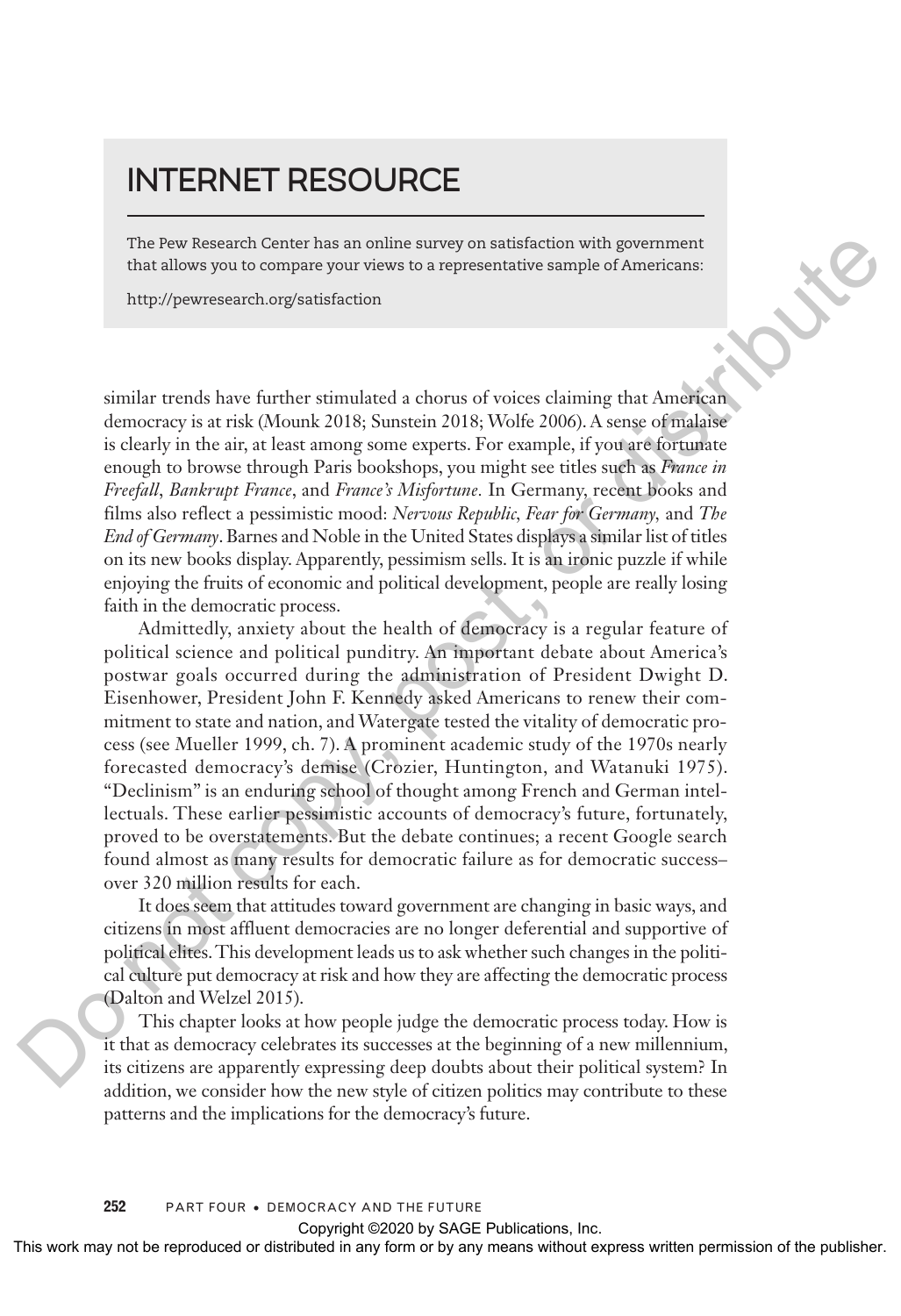# **THE TYPES OF POLITICAL SUPPORT**

*Political support* is a term with many possible meanings. Gabriel Almond and Sidney Verba (1963) referred to attitudes toward politics and the political system as the "political culture" of a nation. The most important of these attitudes is a generalized feeling toward the political system, or *system affect*. Such feelings are presumably socialized early in life, representing a positive attitude toward the political system that is relatively independent of the actions of the current government. Almond and Verba believed that affective feelings toward the political system assure the legitimacy of democratic governments and limit expressions of political discontent.

David Easton (1965, 1975) developed an influential theoretical framework describing the various objects of political support: political authorities, the regime, and the political community.

- *Political authorities support* includes opinions toward political officeholders or the broader pool of political elites from which government leaders are drawn.
- *Regime support* refers to attitudes toward the institutions of government rather than the present officeholders—such as respect for the presidency rather than opinions about a specific president. This also involves attitudes toward the procedures of government, such as the principles of pluralist democracy and support for parliamentary government.
- *Political community support* implies a basic attachment to the nation and political system beyond the present institutions of government. A sense of being "English" or "Scottish" is an example of these attachments.

The differences among these levels of support are very significant. Discontent with the political authorities normally has limited systemic implications. People often become dissatisfied with political officeholders and act on these feelings by voting the rascals out and selecting new officials (rascals) at the next election. Dissatisfaction with authorities, within a democratic system, is not usually a signal for basic political change. Negative attitudes toward political officials can and do exist with little loss in support for the office itself or the institutional structure of government. Point leads to any not more important of these attentions is a generalized by scaling to sent the publisher attack or sent the publisher attack or the interference or the interference or distributed in any means with the

When the object of dissatisfaction becomes more general—shifting to the regime or the political community—the political implications increase. A decline in regime support might provoke a basic challenge to political institutions or calls for reform in government procedures. For example, when Americans became dissatisfied with government in the mid-1990s, they enacted term limits on legislators and other reforms. Weakening ties to the political community might foretell eventual revolution, civil war, or the loss of legitimacy. Therefore, Easton said, "Not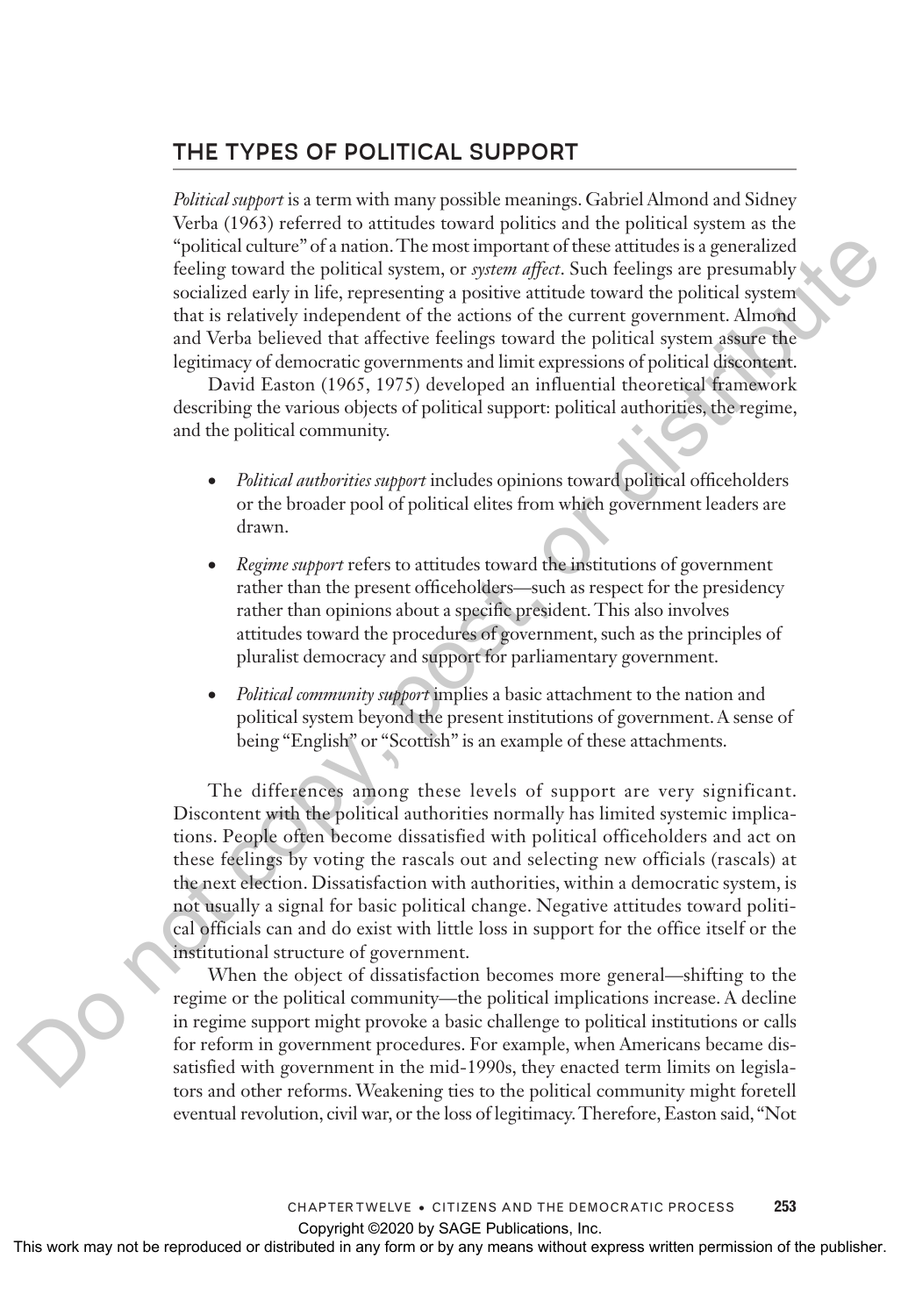all expressions of unfavorable orientations have the same degree of gravity for a political system. Some may be consistent with its maintenance; others may lead to fundamental change" (1975, 437).

In addition to the objects of political support, Easton identified two kinds of support: diffuse and specific. According to Easton, *diffuse support* is a state of mind a deep-seated set of political attitudes that are deeply ingrained in belief systems. For example, the sentiment "America, right or wrong" reflects a commitment to the nation that is distinct from the actual behavior of the government. In contrast, *specific support* is more closely related to the actions and performance of the government or political elites. Specific support is object-specific in two senses. First, it normally applies to evaluations of political authorities; it's less relevant to support for the political community. Second, specific support is typically based on the actual policies and governing style of political authorities or political institutions.

The distinction between diffuse and specific support is important in understanding the significance of different aspects of political support. A democratic political system must keep the support of its citizens if the system is to remain viable because it rules by the consent of the governed—similar to Almond and Verba's emphasis on system affect. However, because all governments occasionally fail to meet public expectations, short-term political failures must not directly erode diffuse support for the regime or political community. If one politician or government fails, this shouldn't be an indictment of the entire political system. In other words, a democratic political system requires a reservoir of diffuse support independent of immediate policy outputs (specific support) if it's to weather periods of public disaffection.

German history in the twentieth century highlights the importance of diffuse support. The Weimar Republic (1918–33) was built on an unstable foundation. Many Germans felt that the creation of this government at the end of World War I had contributed to Germany's wartime defeat; from the outset, the regime was stigmatized as a traitor to the nation. Important sectors of the political elite the military, the civil service, and the judiciary—and many citizens questioned the legitimacy of the new regime and favored a return to the former German Empire. The fledgling democratic state then faced a series of major crises: postwar economic hardships, attempted right-wing and left-wing coups, explosive inflation in the early 1920s, and the French occupation of the Ruhr. The dissatisfaction created by the Great Depression in the 1930s easily eroded support for political authorities *and the democratic regime.* Communists and Nazis argued that the democratic political system was at fault, and the Weimar Republic succumbed to those attacks.<sup>2</sup> supprediction and the reproduced or distributed in any fubro any fubro any fubro any fubro any means with the restributed in a stributed in any means with the restributed in a stributed in a stributed in a stributed in a

The democratic transition in the German Democratic Republic in 1989–90 also illustrates the importance of cultural and institutional congruence. Surveys of East German youth found a marked decrease in support for the communist principles of the German Democratic Republic during the 1980s. These young people led the populist revolt in the East that weakened the regime in the fall of 1989. Opinion surveys in early 1990 found a broad endorsement of democracy among citizens in the communist east.

**254** PART FOUR • Democracy and the Future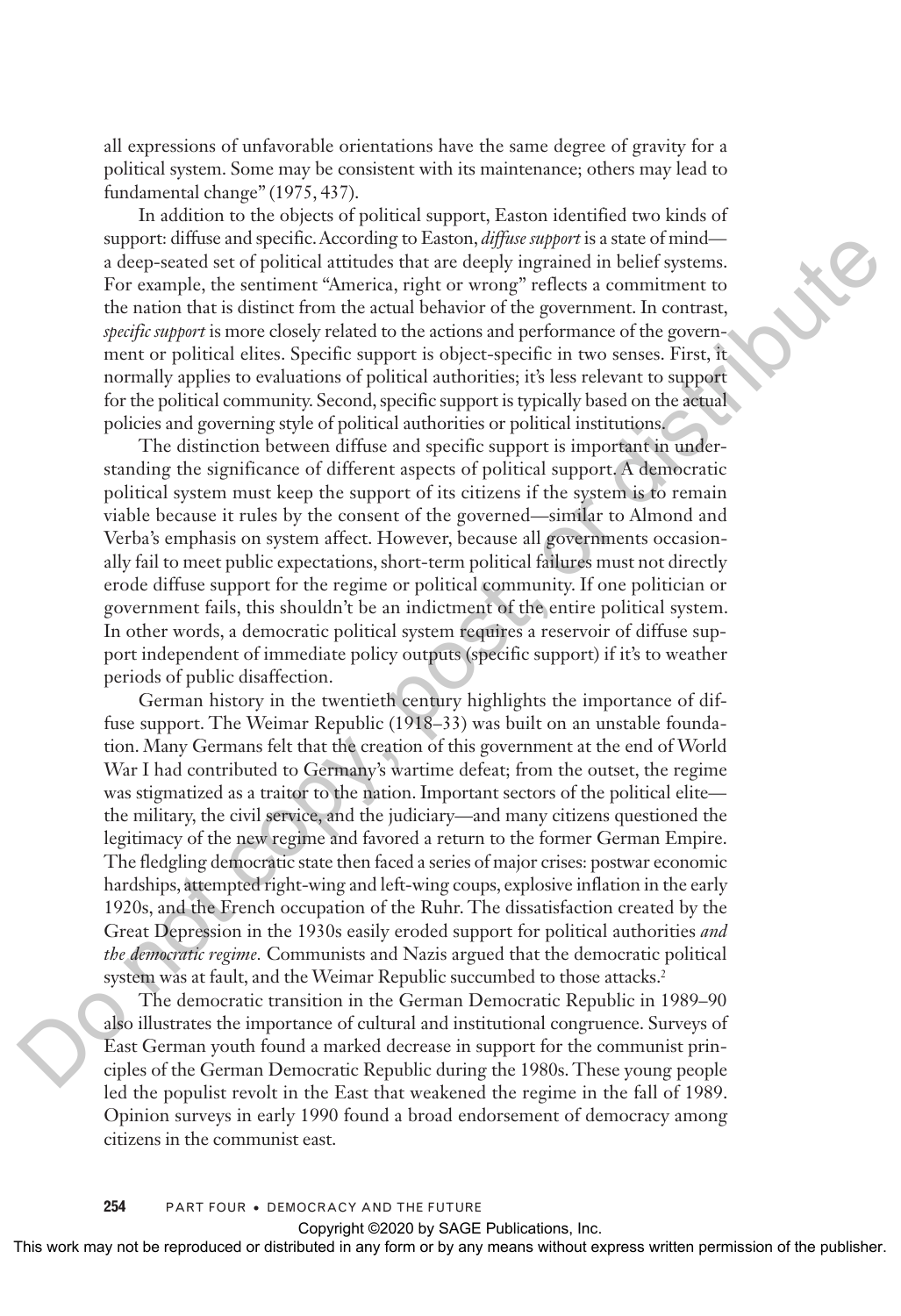Early cross-national opinion studies argued that political support was a requisite of stable democracy. Almond and Verba (1963) found that system affect in the late 1950s was most widespread in the long-established democracies of the United States and Great Britain. For example, 85 percent of Americans and 46 percent of Britons spontaneously mentioned their political system as a source of national pride. In contrast, system support was more limited in West Germany and Italy: only 7 percent of West Germans and 3 percent of Italians mentioned their political system as a source of national pride. Low levels of support raised fears that democracy was still fragile in these two formerly fascist states.

Recent comparative studies have similarly demonstrated that a democratic political culture is strongly correlated with the stability of a democratic system (Inglehart and Welzel 2005). Although one can never be certain whether stable government produces political support, or whether political support produces stable government, these two are interrelated. The support of its citizens is necessary if a democracy is to survive over the long term.

### **DECLINING CONFIDENCE IN AUTHORITIES**

Several years ago I was visiting Germany during its national elections. On the weekend before the vote, I went to the town square with a friend to talk to the parties' representatives about the election. At one booth I received a nice pen with a picture of the local candidate down the side. My friend leaned over and whispered: "Hurry up and use the pen now because after the election it will stop working—just like the politician." Such public skepticism of elected officials and other political authorities has become a common part of politics in most affluent democracies.

Rather than focus on individual officeholders, we examine citizen images of political leaders in general. A variety of evidence points to Americans' decreasing trust in political officials and the government over time (figure 12.1). The early readings depicted a largely supportive public. In 1958 most Americans believed that officials care what people think (71 percent), that people in government are honest (68 percent), and that one can trust the government to do what is right (71 percent). These positive feelings remained relatively unchanged until the mid-1960s and then declined precipitously.

Beginning at about the time of the crises and political scandals of the 1960s and 1970s—Vietnam, urban unrest, and Watergate—Americans' trust in their politicians sank steadily lower. In 1979 President Jimmy Carter warned that declining public confidence "was a fundamental threat to American democracy." The upbeat presidency of Ronald Reagan temporarily improved Americans' image of politics. By the end of the Reagan−Bush era, however, trust in government was as low as it had been in 1980. These indicators had hit historic lows in 1994 during the Clinton administration, but they had partially improved by 2000. Yet even with the unprecedented economic growth of the 1990s and the consolidation of democracy around the globe, Americans' trust in government rebounded only to the levels of From spaces were computed the replaced or spaces with the reproduced in any form or between the reproduced being permission of the publisher and the publisher and the publisher of the publisher of the publisher of the pub

chaptertwelve • Citizens and the Democrat ic Process **255** Copyright ©2020 by SAGE Publications, Inc.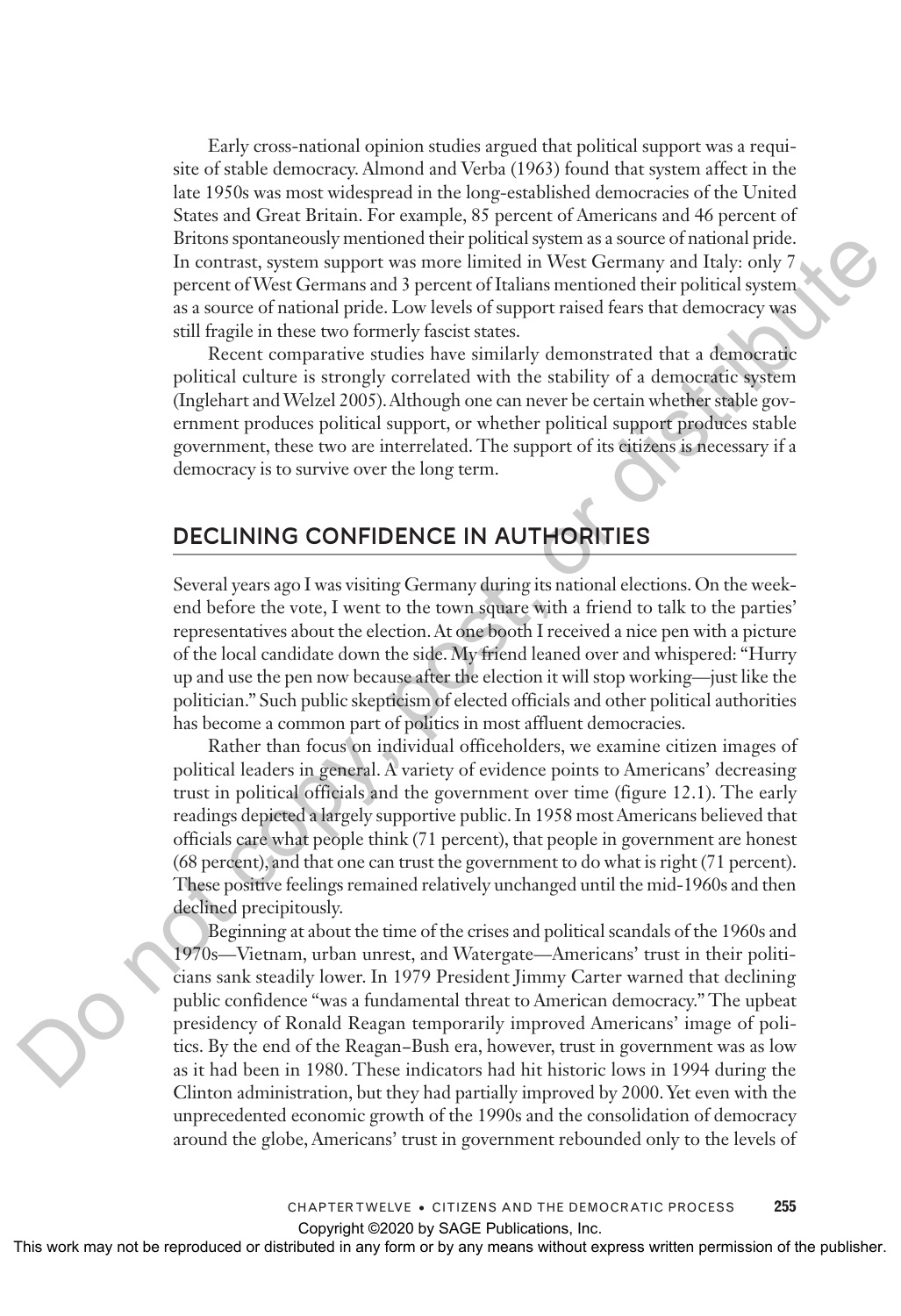#### Figure 12.1 Trust in Political Elites



**Americans' trust in government reached new lows in 2016.**

*Source:* American National Election Studies, 1958–2016.

Reagan's first administration. Support for incumbents and the government briefly spiked upward after the September 2001 terrorist attacks on the United States but soon faded. By the 2016 elections, all four trust measures recorded historic lows. Politicians' indifference to these trends probably contributed to the populist revolt of 2016.

Virtually all long-term public opinion series show similar downward trends. For example, since 1966 the Harris poll has asked, "The people running the country don't really care what happens to you." In 1966, only 29 percent shared this opinion; in 2016, a full 82 percent thought politicians didn't care. The Pew Center for People and the Press (2010) studied attitudes toward government in 2010 and concluded, "By almost every conceivable measure Americans are less positive and more critical of government these days."

Looking back at this span of U.S. history, it's easy to cite possible reasons for the public's growing doubts about their leaders (Nye, Zelikow, and King 1997). During any four-year electoral cycle, there are events that may have diminished the reputations of elected politicians: Watergate, the House banking scandal, Iran-Contra,

**256** PART FOUR • Democracy and the Future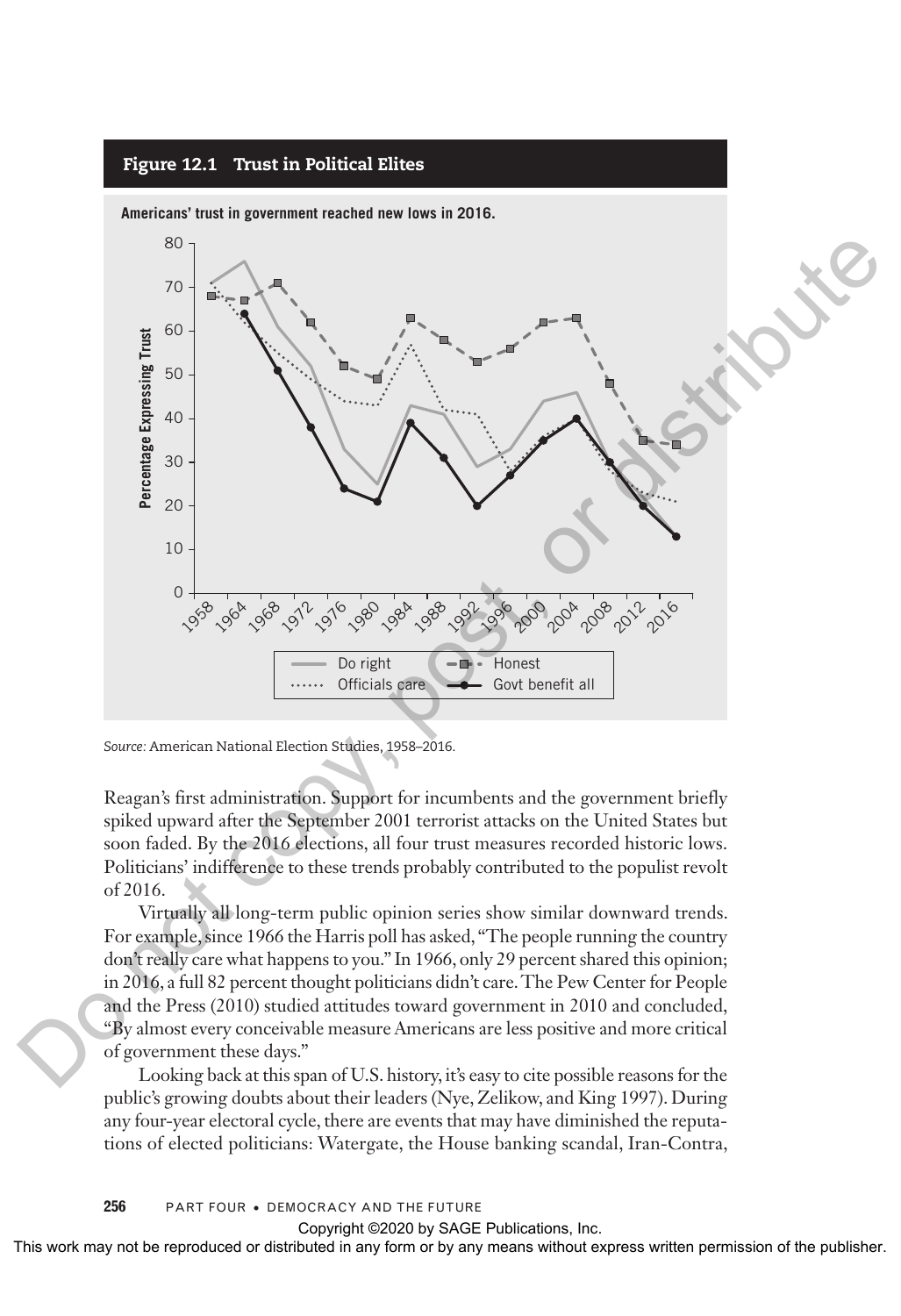Bill and Monica, the invisible WMD in Iraq, and so on. In policy terms, candidates promise one thing at election time, but they regularly fail to deliver and may even violate their promises once in office (for example, George H. W. Bush's promise, "Read my lips, no new taxes"). In addition, some of the most distinguished members of Congress have resigned from office, offering stinging indictments of the institution. As one former representative said upon leaving the U.S. House: "May your mother never find out where you work."

Such explanations of decreasing trust focus on the peculiar history of the United States or specific institutional features of American politics, but we are not alone. The same trends are occurring in Great Britain, France, Germany, and most other established democracies. It is difficult to get cross-nationally comparable survey data over a long time period. Figure 12.2 tracks one of the common questions: the belief that politicians care what people think.<sup>3</sup> In addition to the decreasing government support among Americans described above, the same broad pattern exists in the other three democracies. For example, in 1977 a majority (53 percent) of the French public said that government cares—by 2017 this group had declined



*Sources:* the United States, American National Election Studies, 1956–2016; Great Britain, 1992–2017 British Election Surveys; Germany, German Election Studies, 1969–2002; France, SOFRES Polls, 1977–97; French Election Study 2017.

chaptertwelve • Citizens and the Democrat ic Process **257** Copyright ©2020 by SAGE Publications, Inc.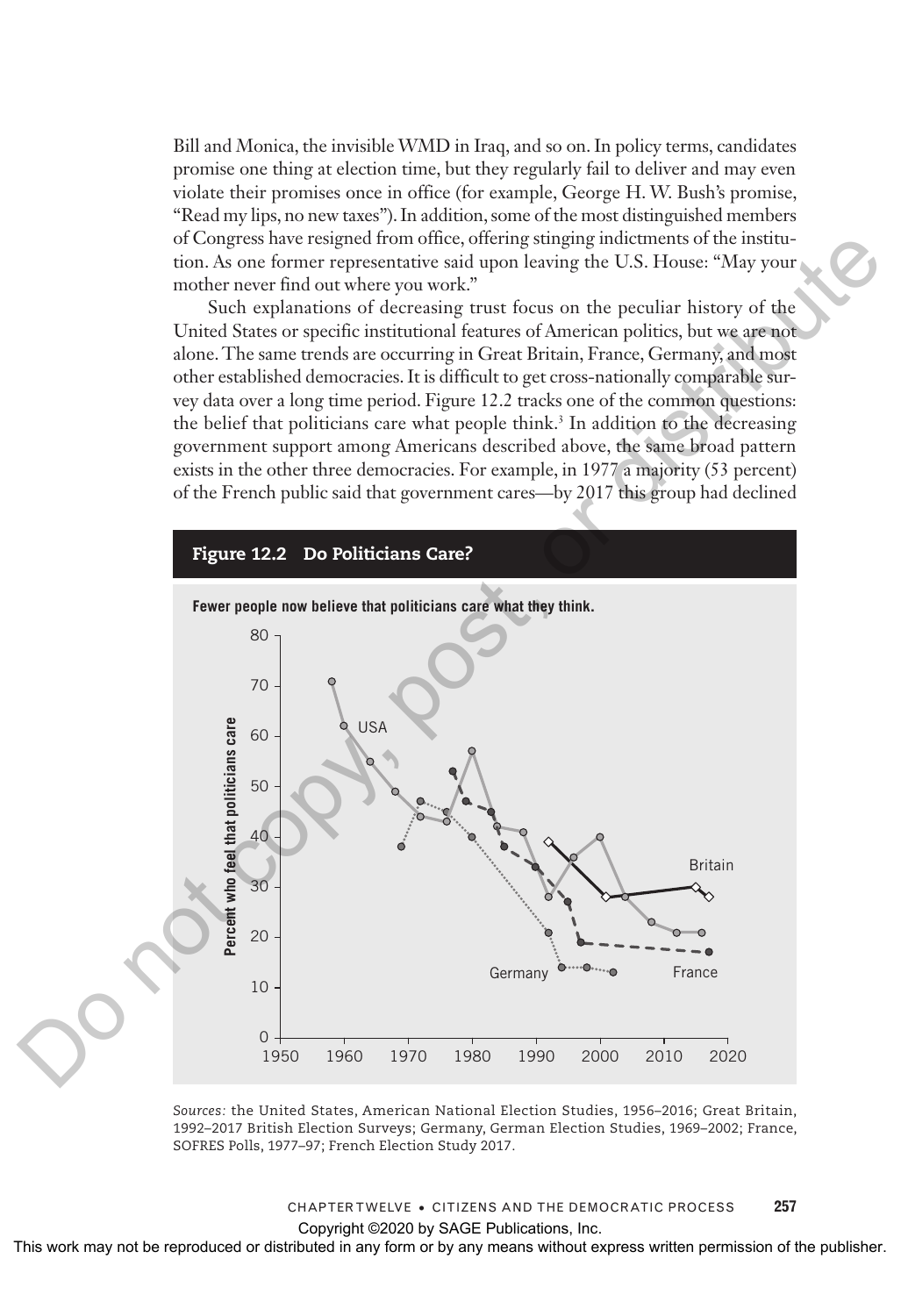to 17 percent (Mayer 2002). Similarly, 39 percent of the British public believed politicians cared what they thought in 1992; by 2017, only 28 percent shared this opinion. Other trends from these four nations generally display the same pattern of abysmally low trust in elected officials (Norris 2011).

Even more significant, public skepticism about politicians and government officials is spreading to virtually all the advanced industrial democracies. A crossnational inventory of questions measured support for politicians and government from national surveys in sixteen Western democracies (Dalton 2004). Typically beginning in the late 1960s or 1970s, these trends show a downward slide in political support *in nearly all the countries for which systematic long-term data are available.* Decreasing trust in government and elected officials is now commonplace in contemporary democracies.

It would be understandable if people had become frustrated with the government after the 2008 recession or a major political crisis. However, the puzzle is that this trend toward negativity occurred at a time when the political systems of most affluent democracies were making real advances in addressing the needs of their nations. In addition, these trends have paralleled an increase in citizen access and involvement in politics. It was the best of times and the worst of times. And now, when economic times are bad, dissatisfaction has generally deepened. The OECD (2017, 215) showed that confidence in the national government increased between 2007 and 2016 in twelve of its member states, but declined in nearly two dozen. From more specifically determining the reproduced in any form or between the publisher and the reproduced or distributed in any form or by any means when the publisher and the control or the publisher. The publisher and t

# **VIEWS OF POLITICAL INSTITUTIONS**

I am a big fan of *The West Wing* reruns on TV. Why do employees in the White House always use the term "Mr. President" when they talk to Josiah Bartlet (I think only Abbey Bartlet can call him "Jeb")? In part, it's a matter of respect and etiquette. In one episode they explain that this usage has a long tradition. The logic is that people should think of the president as making decisions for the nation rather than a person making individual decisions. Thus, people should respect the office of the president even if they don't like the person or disagree with the policies.

So our next question asks whether skepticism about political elites has generalized to attitudes toward the institutions and structure of government. This question was first taken up by Arthur Miller (1974a, 1974b) who argued that Americans were generalizing their dissatisfaction with politicians and repeated policy failures into a broader criticism of the political process. He spelled out the potentially grave consequences the loss of regime support could have for the American political process.

In contrast, Jack Citrin (1974) felt that Miller was overstating the problem. He interpreted the declines in political support as a sign of disenchantment with politicians in general, not distrust in the system of American government. Citrin (1974, 987) claimed that "political systems, like baseball teams, have slumps and winning seasons. Having recently endured a succession of losing seasons, Americans boo the home team when it takes the field." He maintained that these catcalls do not show

**258** PART FOUR • Democracy and the Future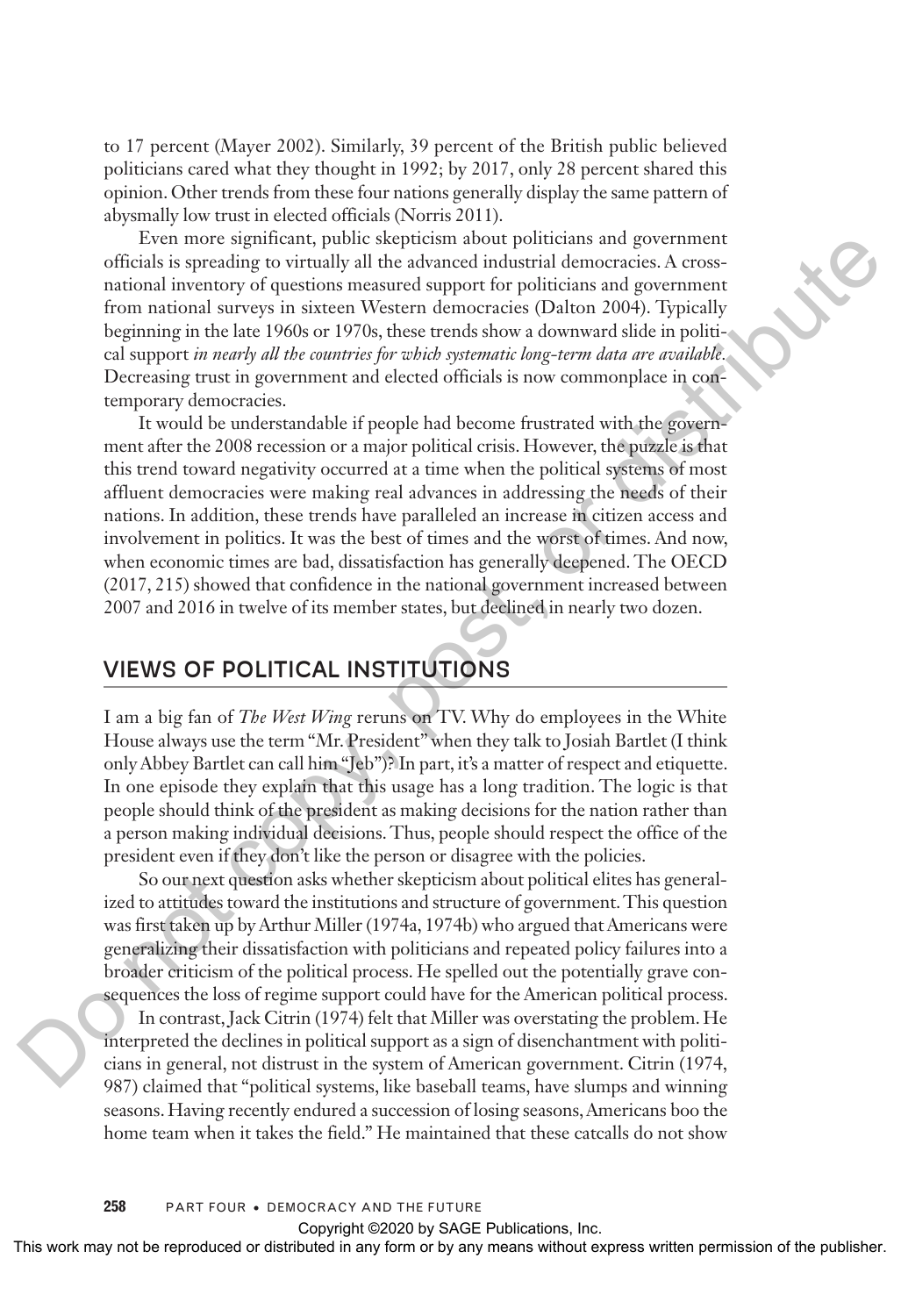deeper opposition to the game of democratic government, but only to the players in the lineup and their recent performance on the field. Given a few new stars or a winning streak, the decline in public confidence would reverse.

Citrin's cautiousness seemed warranted in 1974, but now, more than four decades later, public disenchantment has deepened. In addition, distrust has spread to the institutions of democratic government. One set of survey questions taps public confidence in the people running major social, economic, and political organizations: confidence in the leadership of virtually every U.S. institution has tumbled downward. In the 1960s many Americans expressed a great deal of confidence in the executive branch (41 percent) and Congress (42 percent), but these positive evaluations dropped substantially over time (table 12.1). In the spring of 2016, only

#### Table 12.1 Institutional Confidence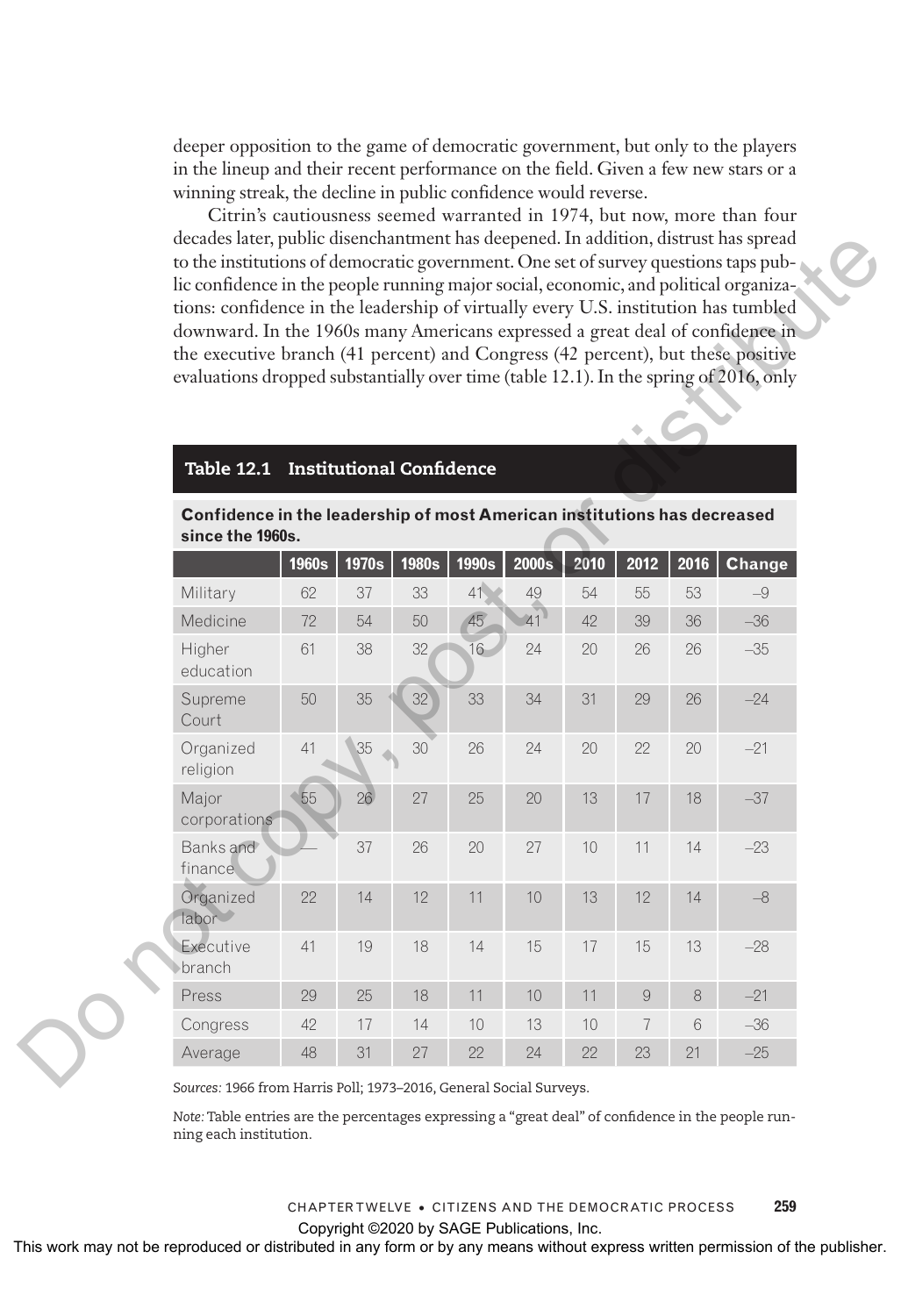#### Table 12.2 Confidence in Institutions across Nations

| <b>Political Institution</b>                                                                                                                                                                                                                                                                                                                                                                                     | <b>United</b><br><b>States</b> | Great<br><b>Britain</b> | <b>France</b> | Germany |  |
|------------------------------------------------------------------------------------------------------------------------------------------------------------------------------------------------------------------------------------------------------------------------------------------------------------------------------------------------------------------------------------------------------------------|--------------------------------|-------------------------|---------------|---------|--|
| Courts                                                                                                                                                                                                                                                                                                                                                                                                           | 66                             | 60                      | 40            | 60      |  |
| Environmental groups                                                                                                                                                                                                                                                                                                                                                                                             | 59                             | 70                      | 65            | 60      |  |
| Civil service                                                                                                                                                                                                                                                                                                                                                                                                    | 61                             | 46                      | 54            | 34      |  |
| Press                                                                                                                                                                                                                                                                                                                                                                                                            | 26                             | 14                      | 39            | 34      |  |
| Labor unions                                                                                                                                                                                                                                                                                                                                                                                                     | 36                             | 30                      | 39            | 34      |  |
| National government                                                                                                                                                                                                                                                                                                                                                                                              | 41                             | 34                      | 29            | 27      |  |
| National legislature                                                                                                                                                                                                                                                                                                                                                                                             | 36                             | 36                      | 35            | 26      |  |
| Major companies                                                                                                                                                                                                                                                                                                                                                                                                  | 32                             | 37,                     | 40            | 26      |  |
| Political parties                                                                                                                                                                                                                                                                                                                                                                                                | 22                             | 18                      | 16            | 15      |  |
| things that Americans rate more positively than Congress in other surveys: hemor-<br>rhoids, Nickelback, traffic jams, cockroaches, root canals, colonoscopies, and even<br>herpes. <sup>4</sup> It would be funny if it were not so true.<br>Furthermore, the drop in confidence in democratic institutions is not unique<br>to the United States. Opinion trends in other affluent democracies show that trust |                                |                         |               |         |  |
| in the national legislature has fallen in most nations-including all four of our core<br>nations (Dalton 2004, 37-39). For example, the European Values Survey finds that<br>British trust in Parliament decreased from 40 percent in 1981 to 23 percent in 2009;                                                                                                                                                |                                |                         |               |         |  |
| West Germans' trust in the Bundestag decreased from 51 percent in 1981 to only<br>37 percent in 2008.<br>The 2005-08 World Values Survey (WVS) compared confidence in institu-<br>tions across the four core nations (see table 12.2). <sup>5</sup> The question wording and set                                                                                                                                 |                                |                         |               |         |  |

**Confidence in political institutions is low in all four nations, with Americans more positive than Europeans.**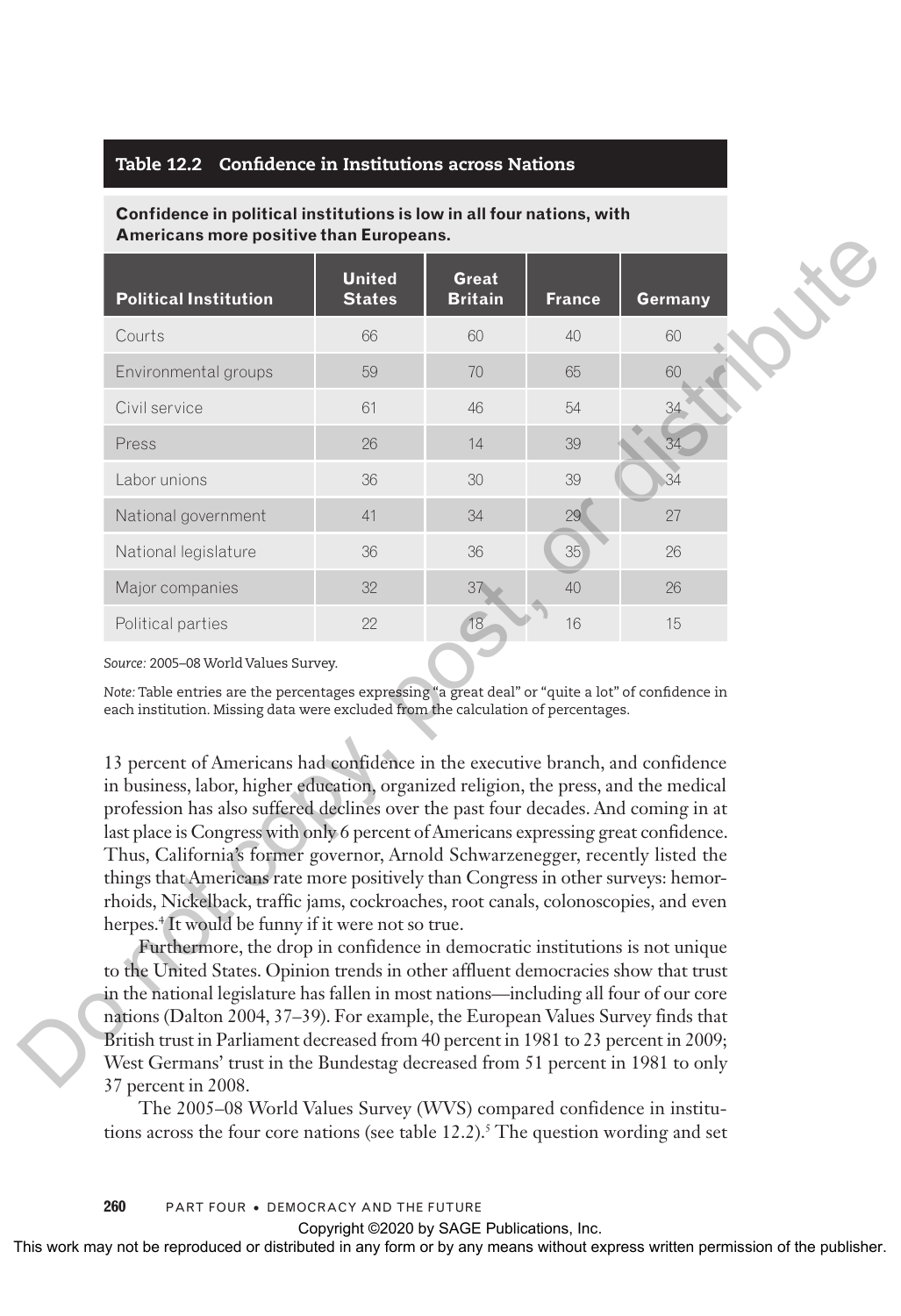of institutions differ from those in table 12.1, so the percentages are not directly comparable. Still, the results present a familiar pattern: people have little confidence in the institutions of representative democracy. Roughly a third in each nation expresses "a great deal" or "quite a lot" of confidence in the national government or the national legislature. Perceptions of political parties are even more critical. On average, 18 percent of people in these four nations had confidence in political parties—far below the average for the other social and political institutions. Despite the downward trend in political support in all four nations, Americans remain more trustful of political institutions.

People express more confidence in nonpolitical institutions of government, such as the judicial system or the civil service, than in the institutions of representative democracy. This finding is ironic. The members of the U.S. Supreme Court are not subject to election, and the justices serve for life, but people are more positive about the U.S. courts and the courts in Europe than they are about elected government officials. These numbers suggest a growing public dissatisfaction with the style of representative government and the actions of elected politicians.

# **SUPPORT FOR A DEMOCRATIC REGIME**

If we return to Citrin's baseball analogy, the loss of trust in government and political institutions can have even more fundamental implications. It's not just that the home team has had a losing season (or two, or three). Rather, it's that people see most politicians and governments as suffering a long-term losing streak. Presidents, prime ministers, and chancellors alike have been replaced during this losing streak, but the skepticism continues.

At some point, we must worry that dissatisfaction about the team (the government or the political institutions) generalizes to dissatisfaction with the game itself (democracy and its values). If people lose faith in the norms or principles of the democratic process, they may reject government authority or question whether democracy is sustainable or desirable. Such sentiments would place democracy at risk.

The recent rise of populist forces in Europe and the United States, intensifying political polarization, and low levels of political trust have led some scholars to claim that democracy is now in peril (Levitsky and Ziblatt 2018; Foa and Mounk 2017; Mounk 2018; Sunstein 2018).<sup>6</sup> Much of this writing places the fault at the feet of the citizenry, claiming that their support for democratic values and democratic procedures is eroding. To some of these skeptics, there is a potential for democratic deconsolidation despite the progress of the past. And often these criticisms argue that the young are to blame (Foa and Mounk 2016; Denemark, Donovan, and Niemi 2016). The vitality of democracy is a very important topic, and we should be vigilant in its defense—so what does the evidence show? The ratural elegation to produce the reproduced or distributed in any form or the reproduced in any form or the reproduced in any form or by any form or by any form or by any form or by any form or by any form or by any f

The available evidence suggests that the current situation is different from previous historical examples. Support for democratic norms and procedures has grown

chaptertwelve • Citizens and the Democrat ic Process **261** Copyright ©2020 by SAGE Publications, Inc.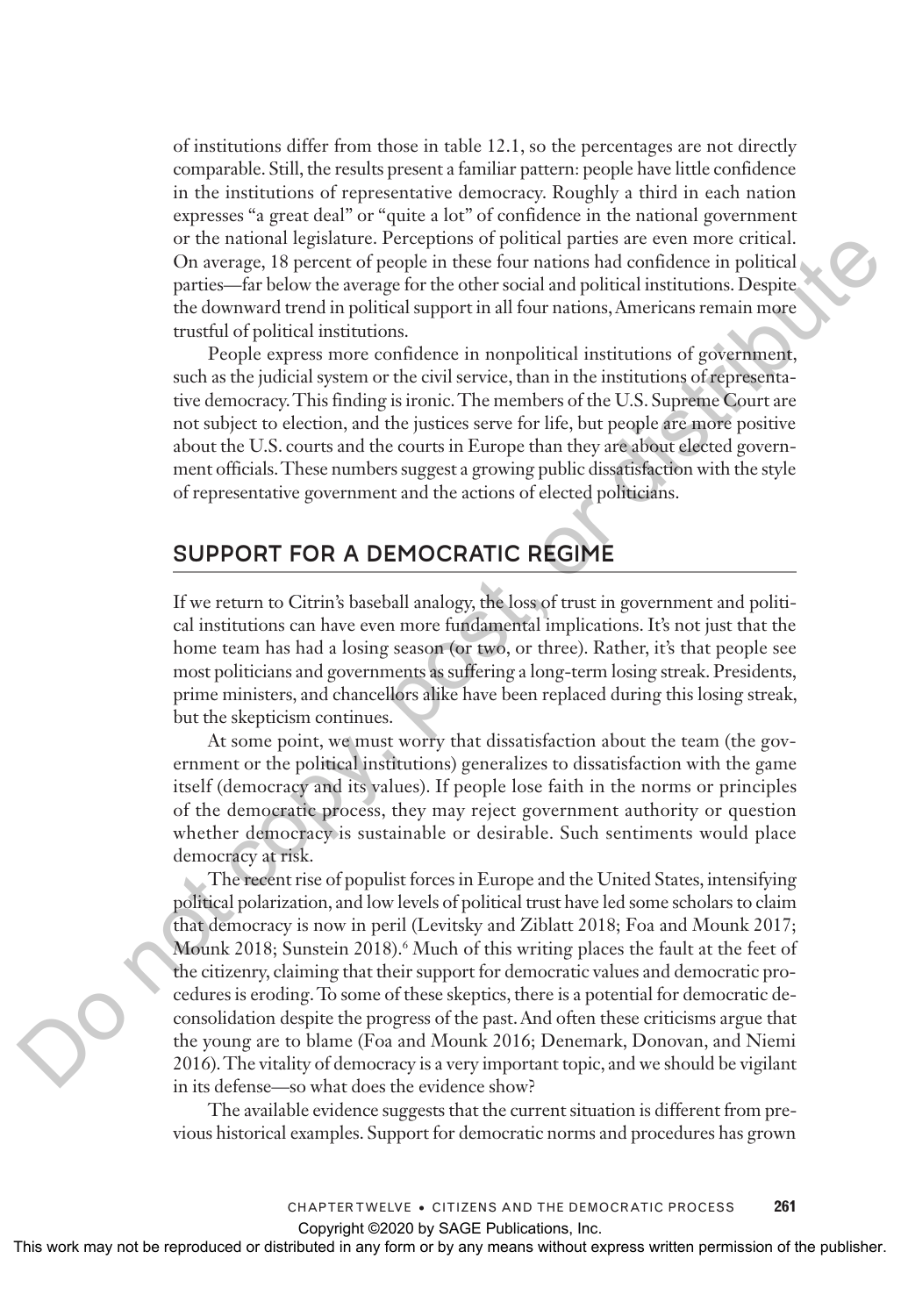over past generations as a function of social modernization—even while trust in government has decreased. For example, people have become more politically tolerant, and expressed support for civil liberties is commonplace (Dalton 2015, ch. 5; Welzel 2013). The extension of democratic rights to women, racial and ethnic minorities, and others has broadened citizen rights within the span of a generation (see chapter 6). Other evidence points to the widespread support of democratic values among contemporary publics (Thomassen 2007). At least in principle, there is a widespread public endorsement of the political values and norms that underlie the democratic process.

The heart of the issue, however, is whether current economic and political tensions have eroded support for democracy as a form of government. To assess support for democracy, the 2017 Pew Global Attitudes Survey asked for approval of different systems of government as a method to make political decisions.7 This survey was done after the 2008 recession and the subsequent financial difficulties, after Brexit and Trump's victory in the United States, and as Europe struggles with a host of political challenges. Nevertheless, over 80 percent of the public in affluent democracies express approval for representative democracy (figure 12.3). The Pew survey also shows that over 70 percent favor an expansion of democracy to allow the public to vote directly on major national issues—something possible in very few of these nations. These endorsements of democracy are not unanimous, but the current high level of support allows little room for any major erosion in these sentiments in recent years.<sup>8</sup> The expression of the reproduced or the reproduced or the reproduced or distributed in any form of the reproduced or the results of the results of the results of the set of the set of the results of the results of the pub

The most recent time series evidence comes from Gallup's annual Voice of the People (VoP) survey. In 2004, 82 percent of the public in our four core nations agreed with the statement that "democracy may have its problems, but it is the best form of government." This echoes Winston Churchill's famous line that democracy is the worst form of government—except for all the others. When the VoP was repeated in 2015, 81 percent of these four publics held the same positive view of democracy.9 Slightly different questions from the World Values Survey show a relatively stable endorsement of democracy across the affluent democracies since the first surveys in the mid-1990s to the mid-2000s (Voeten 2017). We are inevitably frustrated by the workings of democracy, but support for the democratic process remains high.

The Pew survey also asked about support for experts making decisions according to what they think is best for the country, or a system where a strong leader can make decisions without interference from the other branches of government (figure 12.3). The interpretation of these items is a bit unclear in the context of affluent democracies. For instance, having a strong leader decide may reflect people's frustration with the stalemates and inefficiencies of democracy (specific support), rather than a preference for an autocratic system (diffuse support). For example, an April 2018 Pew poll found that about three-quarters of the American public (76 percent) say it would be "too risky" to give presidents more power to deal directly with the nation's problems. But even so, across the affluent democracies,

**262** PART FOUR • Democracy and the Future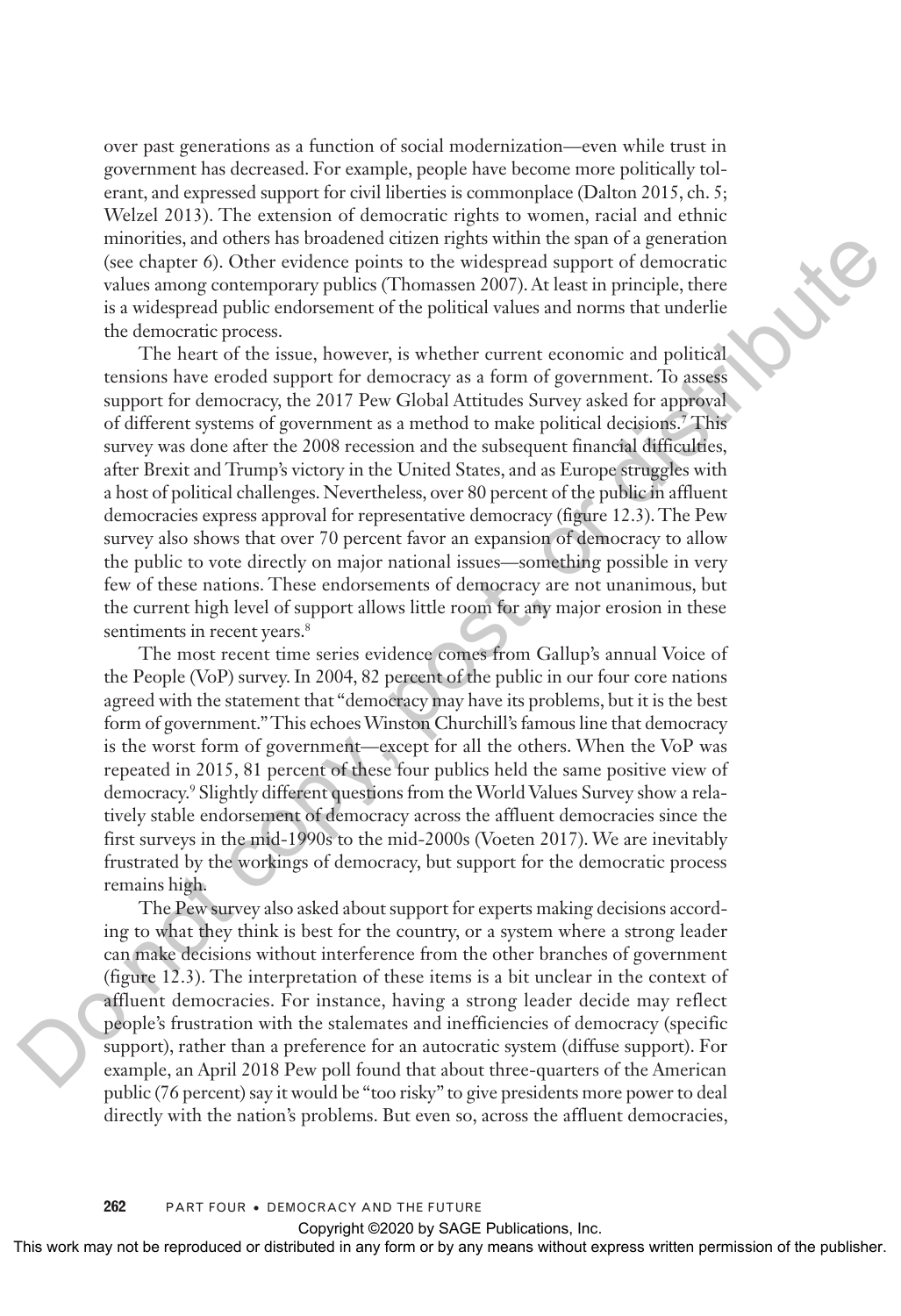#### Figure 12.3 Good Ways to Govern

**Most citizens are positive about representative and direct democracy, while an autocratic government is a distant last place.**



*Source:* 2017 Pew Global Attitudes Survey

*Note:* The figure presents the percentage in each group who think each method is a good way to govern; missing data is included in the calculation of percentages.

only 13 percent support autocratic decision making. By comparison, 48 percent of Russians support this view.

It is difficult to measure the depth of public commitment to democracy (Merkel and Kneip 2018; Alexander and Welzel 2017; Diamond and Platter 2008). This is because democracy has such a positive connotation that it is like supporting apple pie or chocolate—and frustration with democratic performance can be expressed as dissatisfaction with democracy. However, these results

chaptertwelve • Citizens and the Democrat ic Process **263** Copyright ©2020 by SAGE Publications, Inc.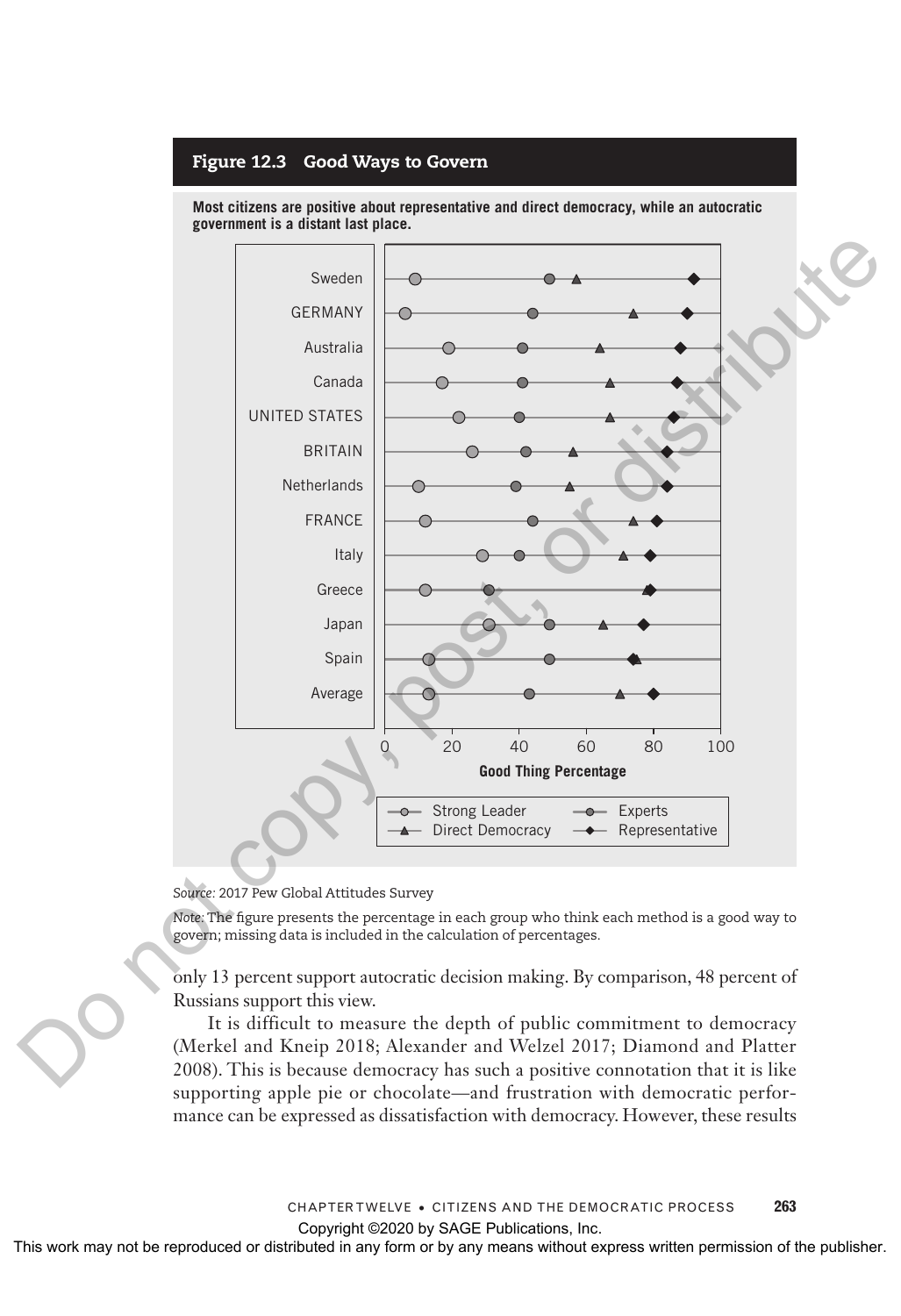cautiously suggest that current expressions of political distrust or disaffection are not a critique of democracy per se, as it was in the past, but exist among citizens who remain committed to the democratic ideal. Still, it is important to keep monitoring public support for democracy in various ways.

## **COMMUNITY SUPPORT**

A final aspect of political support concerns orientations toward the political community and society. Community support includes the system affect described by Almond and Verba (1963). A strong emotional attachment to the nation presumably provides a reservoir of diffuse support that can maintain a political system through temporary periods of political stress. Western democracies that endured the onset of the Great Depression possessed a public that believed democracy would address the problems. Such a reservoir of popular support helps a political system endure during periods of crisis. One would expect national attachments to also help societies manage the dislocations caused by the 2008 recession.

One basic measure of such feelings is pride in one's nation. Figure 12.4 displays the percentages of citizens who feel very proud of their nation within the affluent democracies in the early 1980s and again in 2005–08.10 Overall, feelings of national pride are relatively high, but with significant national differences (T. Smith 2009).

National pride is exceptionally high in the United States: 76 percent of the public in 1981 and 65 percent in 2008 felt "very proud" to be an American (nearly all the rest felt "proud"). Those chants of *USA! USA! USA!* are not limited to Olympic competition; they signify a persistent feeling among Americans.

Most Europeans voice their national pride in more moderate tones; the relative ranking of nations also has changed only marginally over time. Germans, for example, were hesitant in their expressions of national pride in the 1980s and are still today; the trauma of the Third Reich burned a deep scar in the German psyche. Young Germans especially feel that the nationalist excesses of the past must never be repeated. The Federal Republic therefore avoided many of the emotional national symbols that are common in other industrial nations. Germany celebrates few political holidays or memorials, the national anthem is seldom played, and even the anniversary of the founding of the Federal Republic attracts little public attention. Although most people are proud to be German, they refrain from any unquestioning emotional attachment to state and nation. COMMUNITY SUPPORT<br>
Afinal sapect of political sapport concerns orientations toward the political con-<br>
multipured in the rest of the rest or by any means without the parties of the publisher. The rest of the form of the p

Beyond these cross-national variations, it's clear that national pride hasn't eroded over the past few decades. The WVS surveys suggest that national pride is actually growing, which is surprising given the high baseline of opinions in the first survey in the early 1980s. When longer time series are available for specific nations, they too show a pattern of relative stability or growth in national pride over time (for example, T. Smith 2009). As one should expect from affective feelings toward the nation, these sentiments have been relatively impervious to the erosion in other aspects of political support.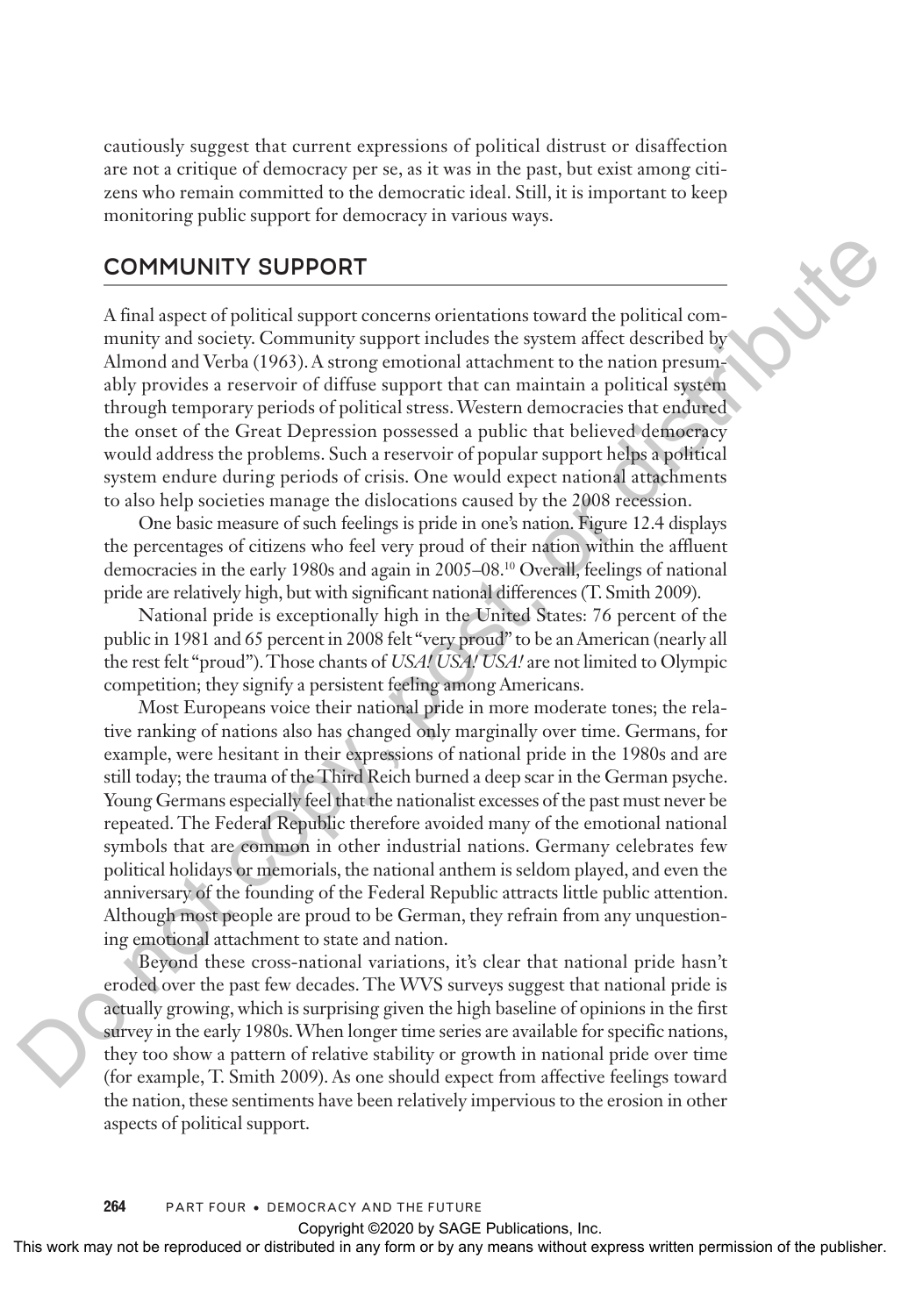



**Feelings of national pride vary widely across democracies.**

*Sources:* 1981–83 World Values Survey; 2005–08 World Values Survey; 2008 European Values Survey.

*Note:* Figure entries are the percentages feeling "very proud" of their nation. Missing data were excluded from the calculation of percentages.

chaptertwelve • Citizens and the Democrat ic Process **265** Copyright ©2020 by SAGE Publications, Inc.<br>This work may not be reproduced or distributed in any form or by any means without express written permission of the publisher.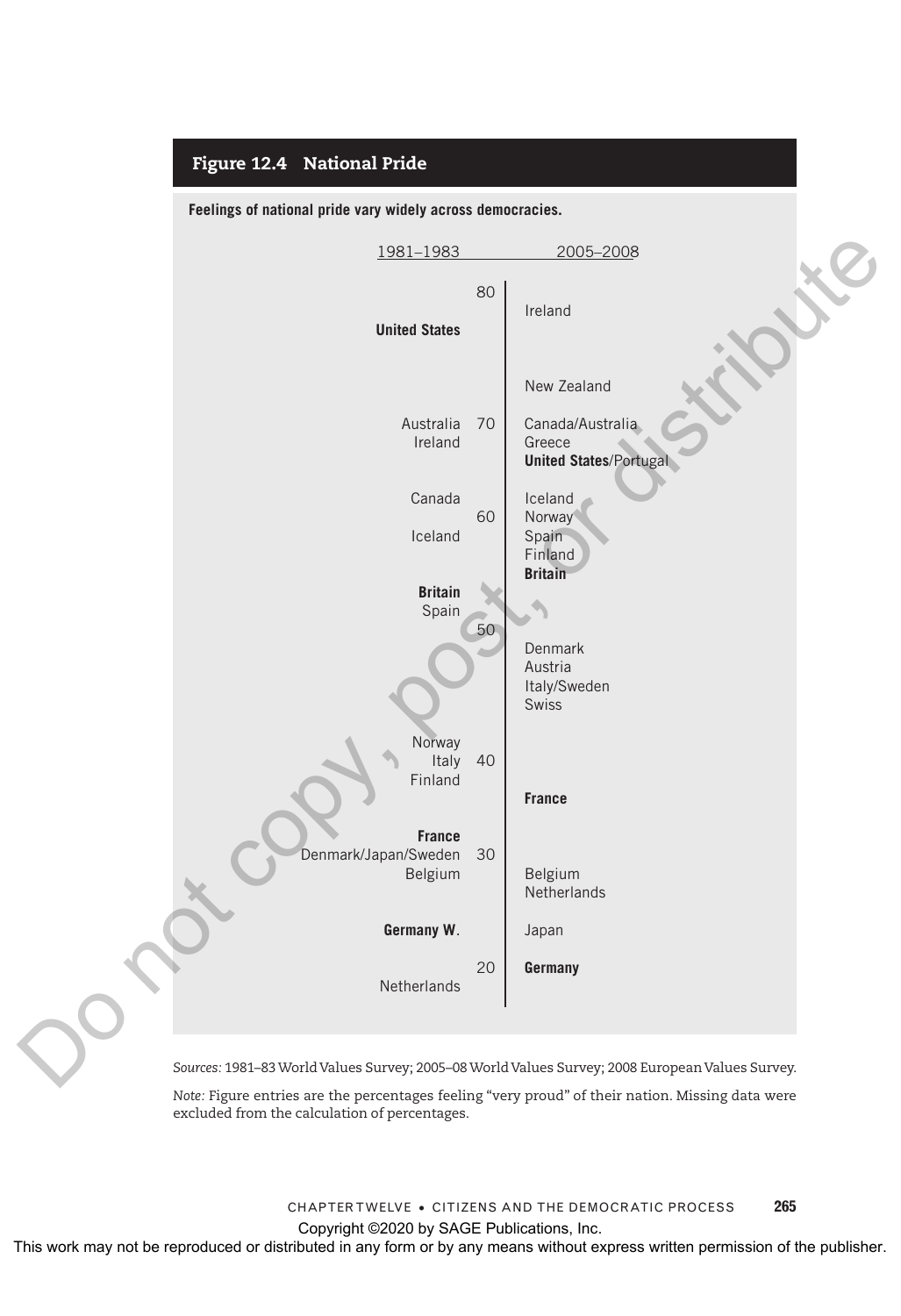## **DISSATISFIED DEMOCRATS**

At the beginning of the twenty-first century, more nations in the world have become or strive to be democracies than at any other point in human history. Most of the other political ideologies that once stood as major rivals to democracy, such as fascism and communism, have lost their legitimacy. Democracy has brought peace, freedom, and prosperity to billions of people in the world.

And yet, people have grown more critical of political elites, more negative toward political parties, and less confident of political institutions—and these attitudes represent a basic change in the political norms of democratic publics. At the same time, people are simultaneously expressing strong support for the democratic creed.

These mixed sentiments produce a new pattern of "dissatisfied democrats" people who are dissatisfied with political institutions but supportive of democratic principles (Klingemann 2014). Dissatisfied democrats are another characteristic of the new style of citizen politics, although researchers debate this point. The significance of the trends partially rests on what shapes these new citizen orientations. Political scientists interpret these trends in dramatically different ways. The remainder of this section discusses the two contrasting views of the changes.

#### **The Democratic Elitist Perspective**

Some researchers claim that widespread political dissatisfaction occurs because excessive public demands are overtaxing governments' ability to satisfy them. These analysts use the elitist theory of democracy (see chapter 2) to offer a solution to this crisis. They maintain that if a supportive and quiescent public ensures a smoothly functioning political system, then we must redevelop these traits in contemporary publics. The centrifugal tendencies of democratic politics (and the demands of the public) must be controlled, and political authority must be reestablished. Fareed Zakaria (2003, 248) offered his blunt critique of American democracy: "What we need in politics today is not more democracy, but less." More recently, Francis Fukuyama (2014, 471) wrote, "There is, in short, too much law and too much 'democracy' relative to American state capacity." I suspect these elitists would be critical of the Tea Party movement, Occupy Wall Street, or similar movements in Europe as excesses of populism, while downplaying the frustrations that give rise to such activism.<sup>11</sup> Elite pessimism about democracy continues. ofter political is electronical to the rest model or the reproduced or the reproduced or the reproduced or distributed in the rest or the rest or the rest of the rest of the rest of the rest of the rest of the rest of the

Another elitist perspective questions the ability of many citizens to make wise political decisions (Achen and Bartels 2016; Wolfe 2006). In a different vein, John Hibbing and Elizabeth Theiss-Morse (2002) maintained that people want to be less involved in government; they suggest that democracy be reformed to spare people the burdens of democratic citizenship. This is a provocative argument, but it runs counter to their own evidence (and figure 12.3) that most people favor the expansion of direct democracy. These elitist views also generate questions about whether the average citizen has sufficient understanding of democracy and appreciation for democratic values

**266** PART FOUR • Democracy and the Future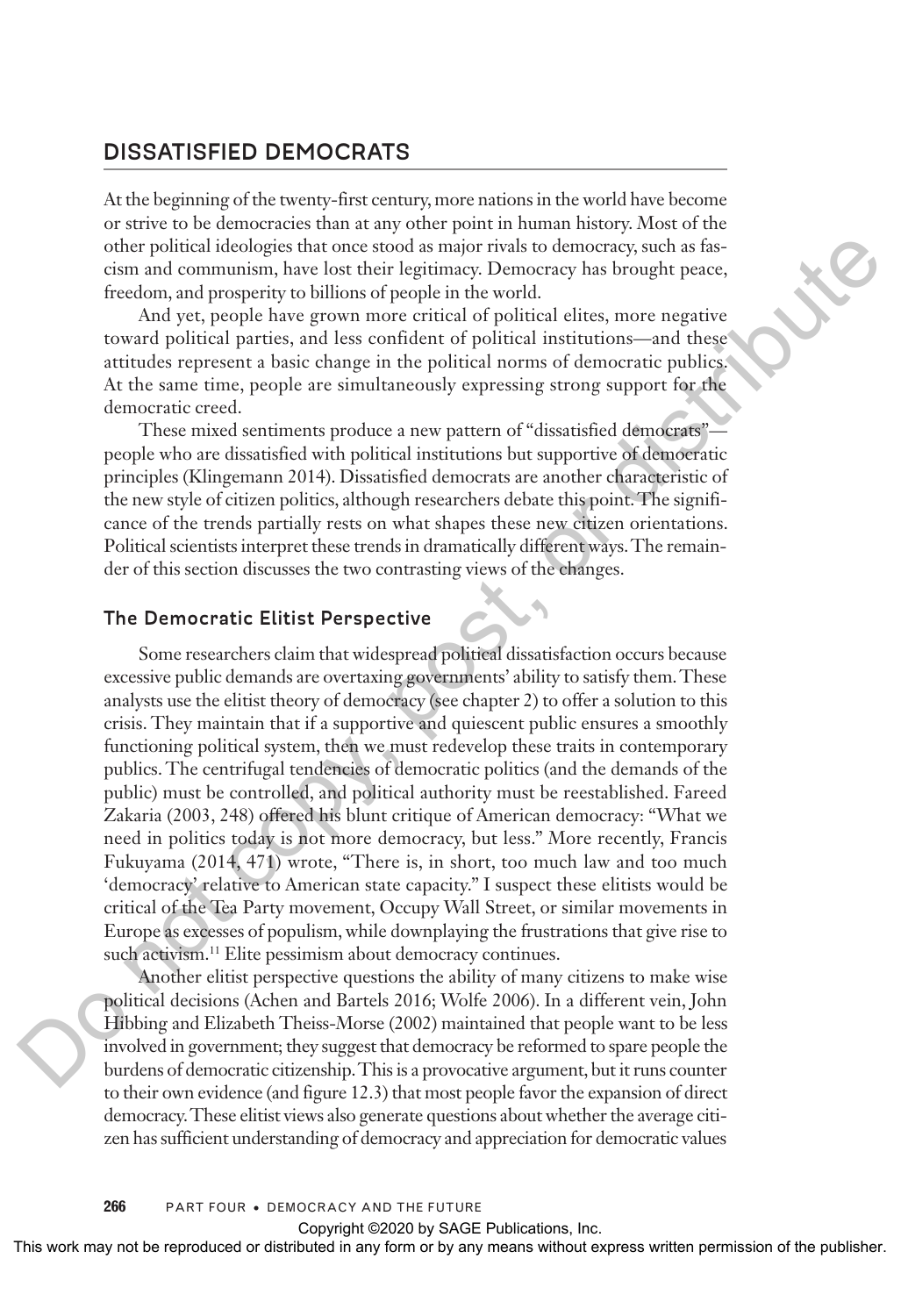(Mounk 2018; Foa and Mounk 2016). Such elitist sentiments can lead to epistocratic solutions that limit the role of citizens in the democratic process (Brennan 2017).

Taken together, the cures offered by elitist theorists are worse than the problem they address; democracy's very goals are ignored in its defense. The critics of citizen politics forget that democracy means popular control of elites, not elite control over the populace.

#### **A Democratic Citizen Perspective**

A contrary perspective offers a much different image of contemporary democracy. Political dissatisfaction arises because social modernization and cognitive mobilization lead citizens to have higher expectations of government; people are more demanding of politicians and more critical of how the process functions (Klingemann 2014; Dalton 2004, ch. 5; Dalton and Welzel 2015). Because more people follow politics and are more concerned about what government does, they hold the government to a higher standard than people did in the past.

We can see the link between social modernization and changing political expectations by correlating postmaterial values with two measures of political support. Figure 12.5 shows that postmaterialists are distinctly *less likely* than materialists to express confidence in government. Postmaterialists are dissatisfied with the political



*Source:* Combined data from United States, Britain, France, and Germany from the 2005–08 World Values Survey.

*Note:* Figure plots the percentages of those strongly agreeing that democracy is a good system of government and those who are confident in the national government.

> chaptertwelve • Citizens and the Democrat ic Process **267** Copyright ©2020 by SAGE Publications, Inc.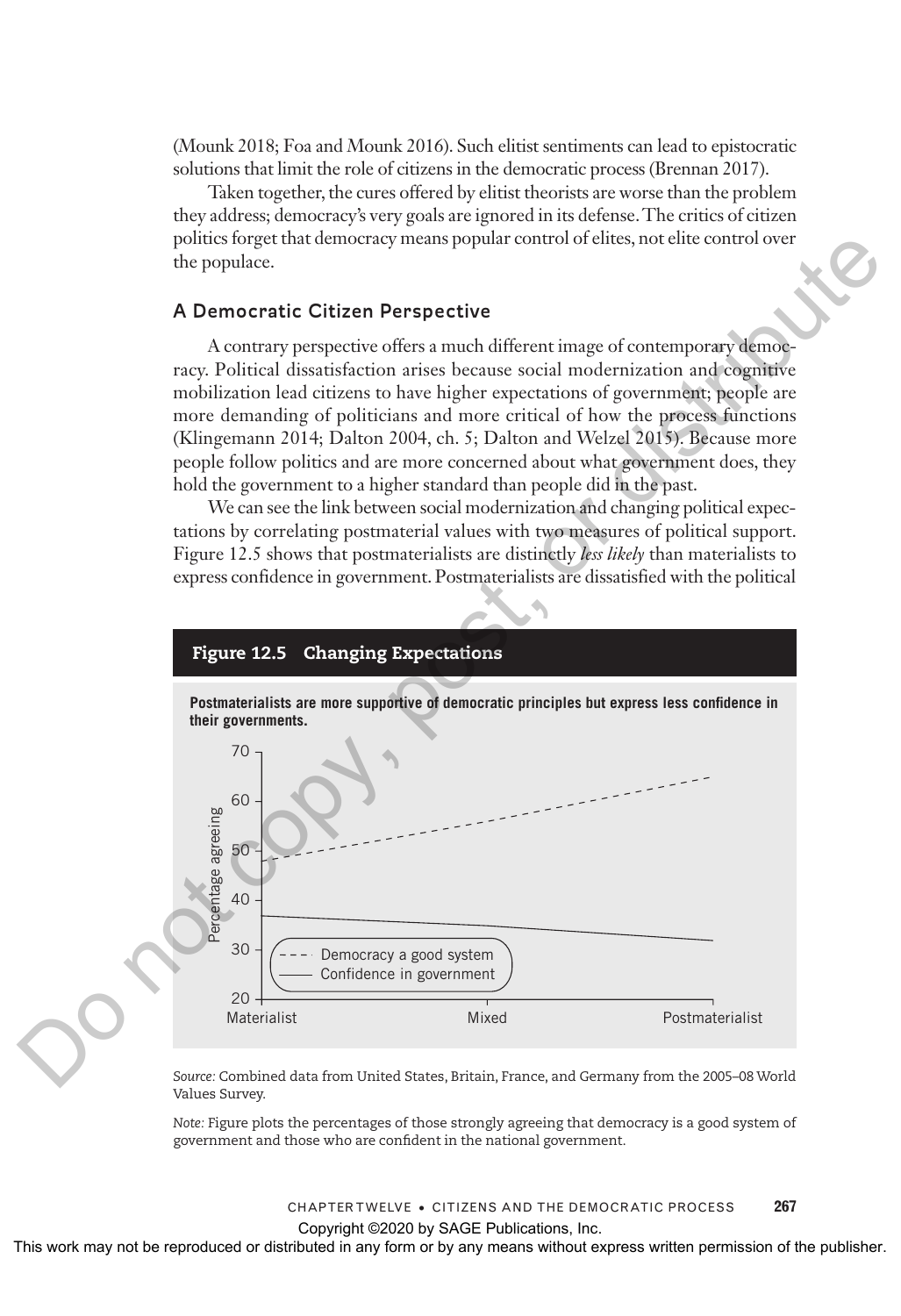status quo. At the same time, postmaterialists are much *more likely* to believe that democracy is a good thing. Only 48 percent of materialists in the four core nations strongly agree that democracy is a good form of government, compared to 65 percent of postmaterialists.12 Postmaterialists therefore illustrate the creedal passion in support for democracy that some analysts lament—but that offers the potential for democracy to move toward its theoretical ideal, on the horizon.

The dissatisfied democrat perspective offers a different diagnosis of current patterns of political support. It is ironic for academics to castigate current publics. They are the most educated in the history of democracy. They have greater access to political information than any prior electorate. They are more politically tolerant than prior publics. People are also more conscious of their political rights and more demanding in their individualism. If there is a problem with democracy, it is not because the caliber of the citizenry has diminished. The new style of citizen politics stimulates new demands on the political system to improve, in contrast to the affective deference and loyalty of the past.

From this perspective, the solution to political dissatisfaction is not to restrict the democratic process but to expand and enrich democracy. The solution is to make democracy work better. This dissatisfaction with the status quo is the driving force that has led to the expansion of democracy over its history.

# **THE NEW STYLE OF DEMOCRATIC POLITICS**

Dissatisfied democrats are likely to have many effects on the patterns of political behavior. For example, political participation patterns will increasingly include protest, direct action, and other forms of contentious action (chapter 4). These new forms of activism often strain the democratic process, as demonstrators challenge established political elites and current government structures. The rise of new social movements and citizen interest groups further institutionalizes the changing nature of citizen politics. These groups also alter the style of interest representation, because people can focus their efforts on specific policy concerns—and work through methods of direct action. Public interest groups also present a challenge to political parties and the established processes of representative government. The structures of representative democracy that were created in the late 1800s often seem ill-suited to deal with the plethora of new interests, articulated in new ways and functioning by new rules. Support for the researchies there is the reproduced or distributed in the responsible or the rest or distributed in any form or by any means without the publisher of the publisher. A distributed in any form of the publish

Democratic systems need to accommodate the changing patterns of citizen politics. For example, the current structure of representative democracy limits the potential for citizen participation. Opportunities for electoral input are scandalously low for most Europeans; the option to cast only a few votes during a multiyear electoral cycle is not an admirable democratic record. Moreover, beyond elections, many democracies offer their citizens few ways to participate in the decisions of government that affect their lives. Indeed, governments often shielded themselves from public scrutiny and intentionally limited the direct impact of the citizenry—as

**268** PART FOUR • Democracy and the Future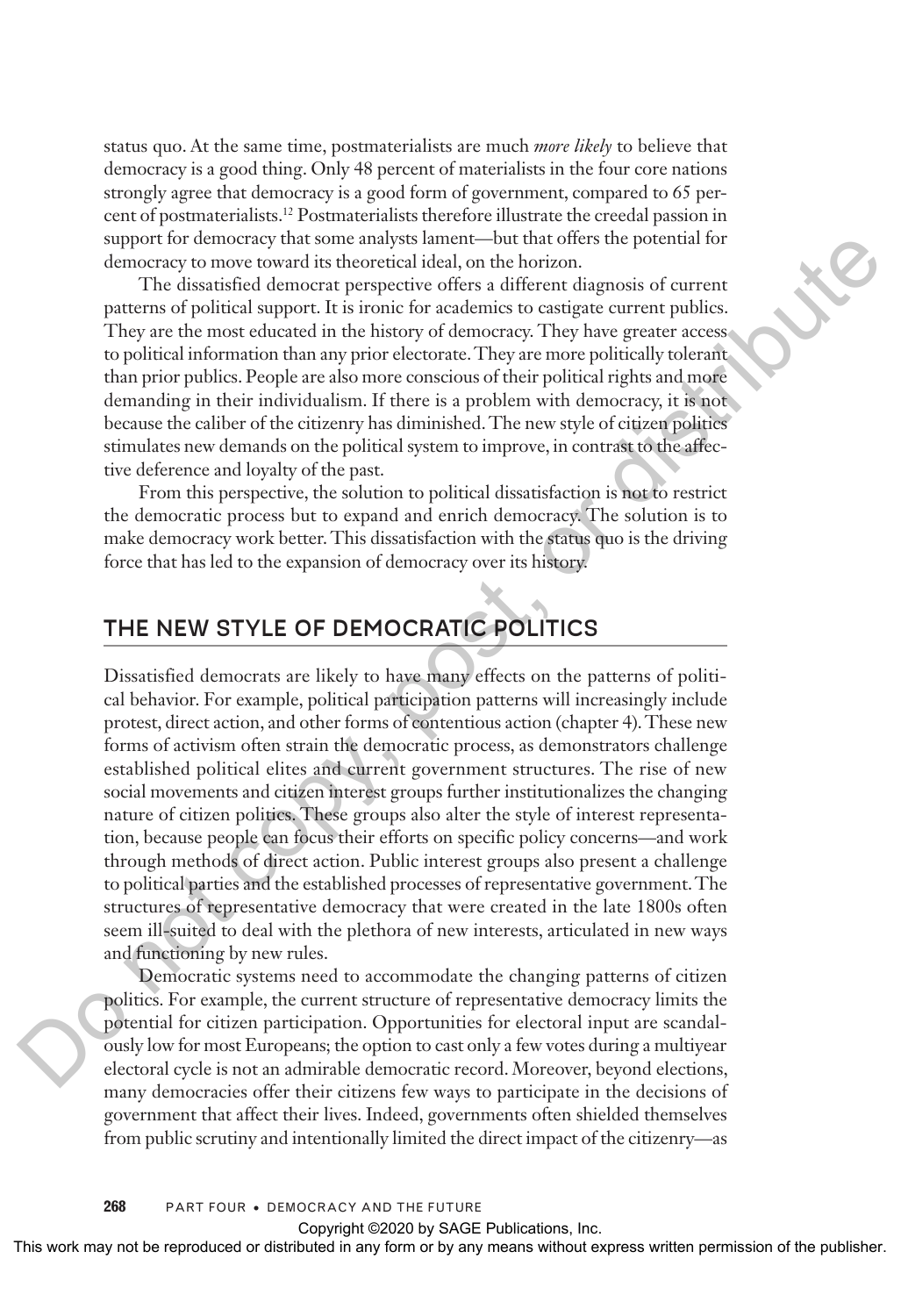in the constitutional structure initially devised by the founders of the United States (or the constitutional structure of many European parliamentary systems). The fundamental structure of contemporary democratic institutions was developed in the nineteenth century—and society has changed a good deal since then.

The emphasis on new forms of citizen access and influence is not simply a call for participation for participation's sake. Expanding citizen participation can open up political systems that have become sclerotized by corporatist policy making, political cartels, and bureaucratized administration. Opening up the political process may also prompt governments to become more responsive to a broader spectrum of political demands. This method doesn't increase the number of political demands—the needs of youth, women, immigrants, consumers, displaced workers, the homeless and other groups exist—but it ensures that the demands receive fair attention from the government and thereby improves the government's ability to address all societal needs. A system that distorts access to the political process is necessarily inefficient in meeting all of society's needs. The emptission any form or by any form or by any form of the stributed in any form or policinal permission or by any means when the restricted by any means permission permission of the publisher. This method descributed i

Finally, greater citizen input ultimately benefits the quality of government decision making. There is some evidence that an active, critical citizenry leads to better governance (Geissel 2008; Welzel and Dalton 2014). As we noted in chapter 1, Thomas Jefferson viewed the public as the major constraint on the potential excesses of government officials. Citizen participation is not, however, a panacea for all of modern society's ills; even educated, informed, and politically involved citizens will still make errors in judgment. As Benjamin Barber (1984, 151) also noted,

Democracy doesn't place endless faith in the capacity of individuals to govern themselves, but it affirms with Machiavelli that the multitude will on the whole be as wise or wiser than princes, and with Theodore Roosevelt that "the majority of plain people will day in and day out make fewer mistakes in governing themselves than another smaller body of men will make in trying to govern them."

Since I presented this evaluation of contemporary democratic politics in the first edition of *Citizen Politics*, the calls for political reform have become more commonplace. And there are encouraging signs that politicians and governments are responding.

Significant institutional reforms are restructuring the democratic process (G. Smith 2009; Cain, Dalton, and Scarrow 2003). Many nations are reforming administrative procedures to give citizen groups access to the formerly closed processes of policy administration. In many democracies, citizen action groups have won changes in the administrative law to allow for their participation in local administrative processes. New Freedom of Information laws and ombudsman offices are making government more transparent and accessible to its citizens (Cain, Fabrinni, and Egan 2003).

Other forms of direct democracy are also more apparent. Citizen groups in the United States and Europe are making greater use of referendums to involve the

chaptertwelve • Citizens and the Democrat ic Process **269** Copyright ©2020 by SAGE Publications, Inc.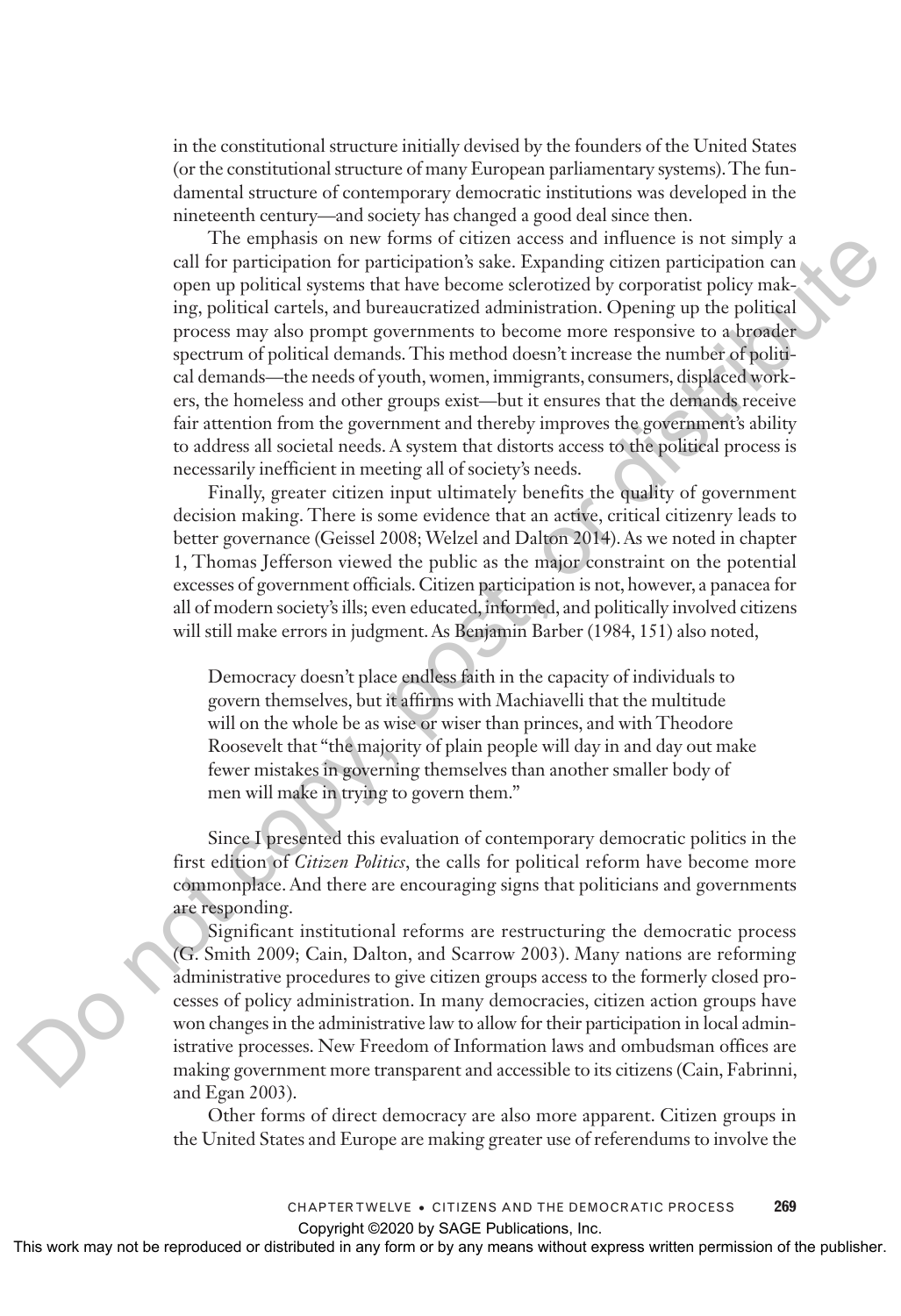public directly in policy making (Pállinger et al. 2007; Bowler and Glazer 2008). More individual citizens and public interest groups are turning to the courts to guarantee their rights to democratic access and influence (G. Smith 2009; Cichowski and Stone Sweet 2003). Public interest groups in many nations have gained legal standing in the courts so they can sue to curb the harmful actions of municipalities or government agencies.

Governments are also adopting more inclusive methods of soliciting citizen input through citizen panels or citizen deliberations (Nabatchi et al. 2012; G. Smith 2009). A growing number of cities and other governing bodies in the United States are empaneling small groups of citizens (mini-publics) to deliberate on issues ranging from setting budget priorities to local planning decisions. A 2010 report from the National League of Cities in the United States found that 81 percent of municipalities at least sometimes used deliberative methods to address local problems, albeit of varying formats (Barnes and Mann 2010, 5). Gianpaulo Biocchi and Ernesti Ganuza described a similar expansion of citizen engagement across local governments in Europe (Baioccu and Ganuza 2017, 39). Starting in the constraints of the publishering and the barriers of the methods of the constraints are also alability and the barriers of the constraints with the publishering and the publishering and the publishering and

Additional changes are occurring within democratic party systems. The formation of new parties is one sign of adaptation, but even the established parties are changing internally to give their members more influence. The increasing diversity of party choice through the formation of new parties and the realignment of existing parties gives voice to more citizens. Voters in multiparty systems have more opportunities to vote for a party that shares their policy views, as well as those who represent contrasting views. This complicates politics in these electoral systems, but it gives more opportunities for voice to the citizens.

These institutional changes are difficult to accomplish. They proceed at a slow pace and often have unintended consequences. But once implemented, they restructure the whole process of making policy that extends beyond a single issue or a single policy agenda. The degree of institutional change during the past three decades rivals the reformist surge of the U.S. Populist movement of the early 1990s. The processes of contemporary democracies are being transformed to reflect the new style of citizen politics.

Indeed, these adaptations reflect the ability of democracy to grow and evolve; the lack of such adaptivity is what brought about the downfall of communism. As German sociologist Ralf Dahrendorf noted when discussing democracy during an earlier "crisis of democracy" era,

What we have to do above all is to maintain that flexibility of democratic institutions which is in some ways their greatest virtue: the ability of democratic institutions to implement and effect change without revolution—the ability to react to new problems in new ways—the ability to develop institutions rather than change them all the time—the ability to keep the lines of communication open between leaders and led—and the ability to make individuals count above all. (1975, 194)

**270** PART FOUR • Democracy and the Future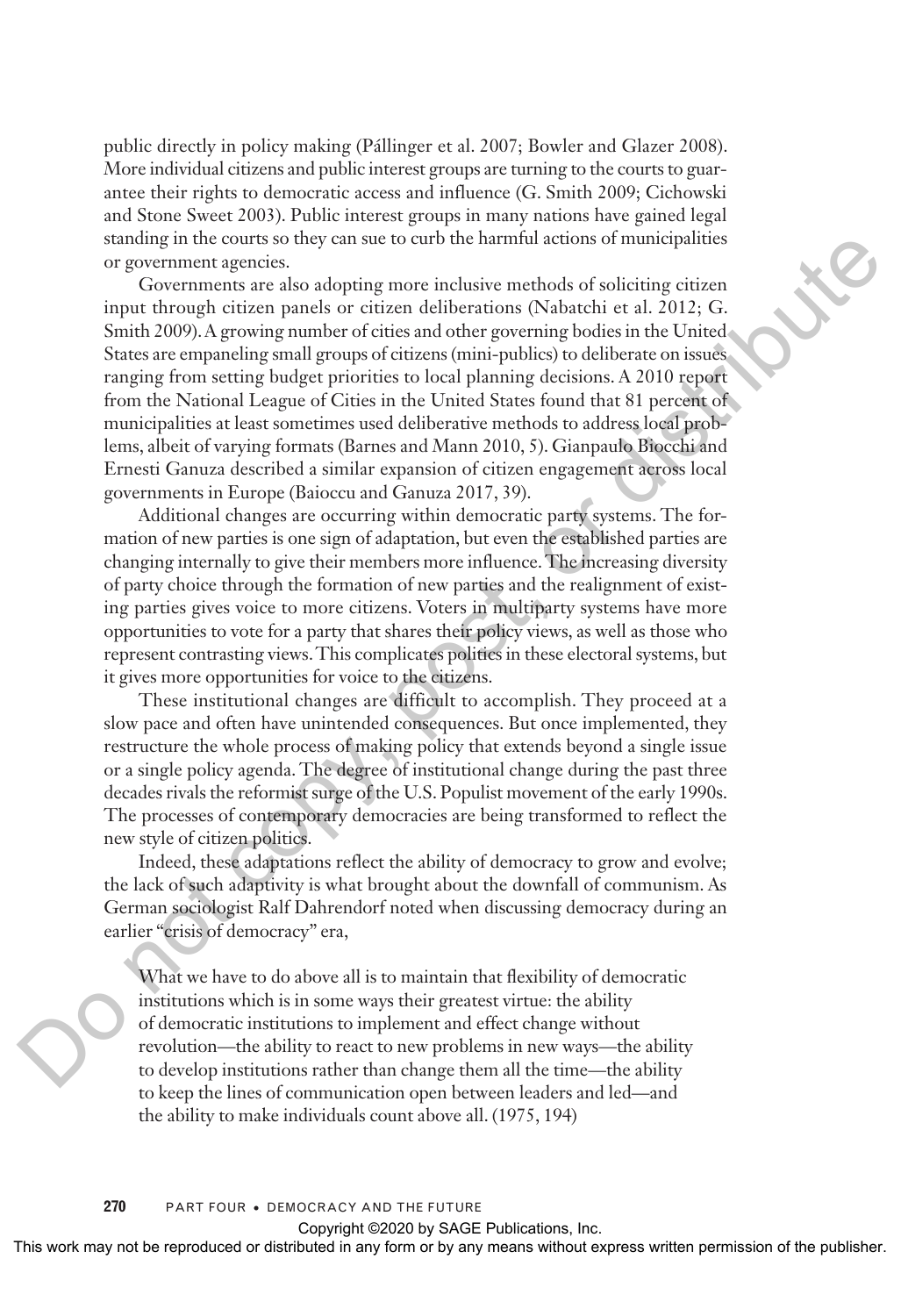Such change in the style of representative democracy is not without risk. The political process may experience some growing pains as it adjusts to greater citizen participation, especially in the more tightly structured European political systems.

One of the unanticipated consequences of the expansion of citizen access to politics has been a growing inequality in who participates (Dalton 2017a; Bovens and Wille 2017). Because greater resources are required to lobby government, to organize a public interest group, or participate in other new assertive forms of action, these activities may leave behind those in society who lack the education and other resources needed for direct action politics. The education bias in voting turnout has increased in most affluent democracies, leaving the lesseducated and less-affluent with a weaker voice. The social status participation gap for other forms of activity is even wider. If expanded citizen participation disproportionately enriches the well-off, this may be a step backward for democracy. The demands of those who most need government assistance will not be addressed if they lack a voice. So moderating the participation gap should also be a goal of democratic reformers.

Democracies must also face the challenge of balancing greater responsiveness to specific interests against the broader interests of the nation. In the vernacular of political science, we have seen a dramatic increase in the *expression of interests* over the past generation but an erosion in the ability to *aggregate these interests* into coherent government programs. In other words, citizen interest groups, social movements, individual citizens, and various political groups are now more vocal about their political interests and have greater access to the democratic process. Political institutions often struggle to balance contending interests—and to make interest groups sensitive to the collective needs of society. The collective interest is more than just the sum of individual interests, and one of the pressing needs of contemporary democracies is to find new ways to bring diverse interests together. plotten in the reproduced or distributed in any form of the publisher or distributed in the reproduced or distributed in any form or by any means when the means were the means when the means were the means when the means

A skeptical public is likely to act differently (Hetherington 2005). Research finds that people who think their government wastes tax money and is unresponsive to their interests may feel they are justified in fudging a bit on their taxes or bending the law in other ways. The skeptical citizen may also be hesitant to serve on a jury or perform other public service activities. In short, political support is part of the social contract that enables democracies to act without coercion and with the voluntary compliance of the citizenry. Decreasing support erodes this part of the social contract.

Participatory democracy contains an equilibrium mechanism to encourage political balance in the long term. In the political history of the United States, the process has generally succeeded in retaining the benefits of new ideas while avoiding the ominously predicted excesses of democracy. We should remember that democratic politics is not supposed to maximize government efficiency or to increase the autonomy of political elites. Just the opposite. In fact, efficiency is partially sacrificed to ensure a more important goal: popular control of elites. It may be that we

chaptertwelve • Citizens and the Democrat ic Process **271** Copyright ©2020 by SAGE Publications, Inc.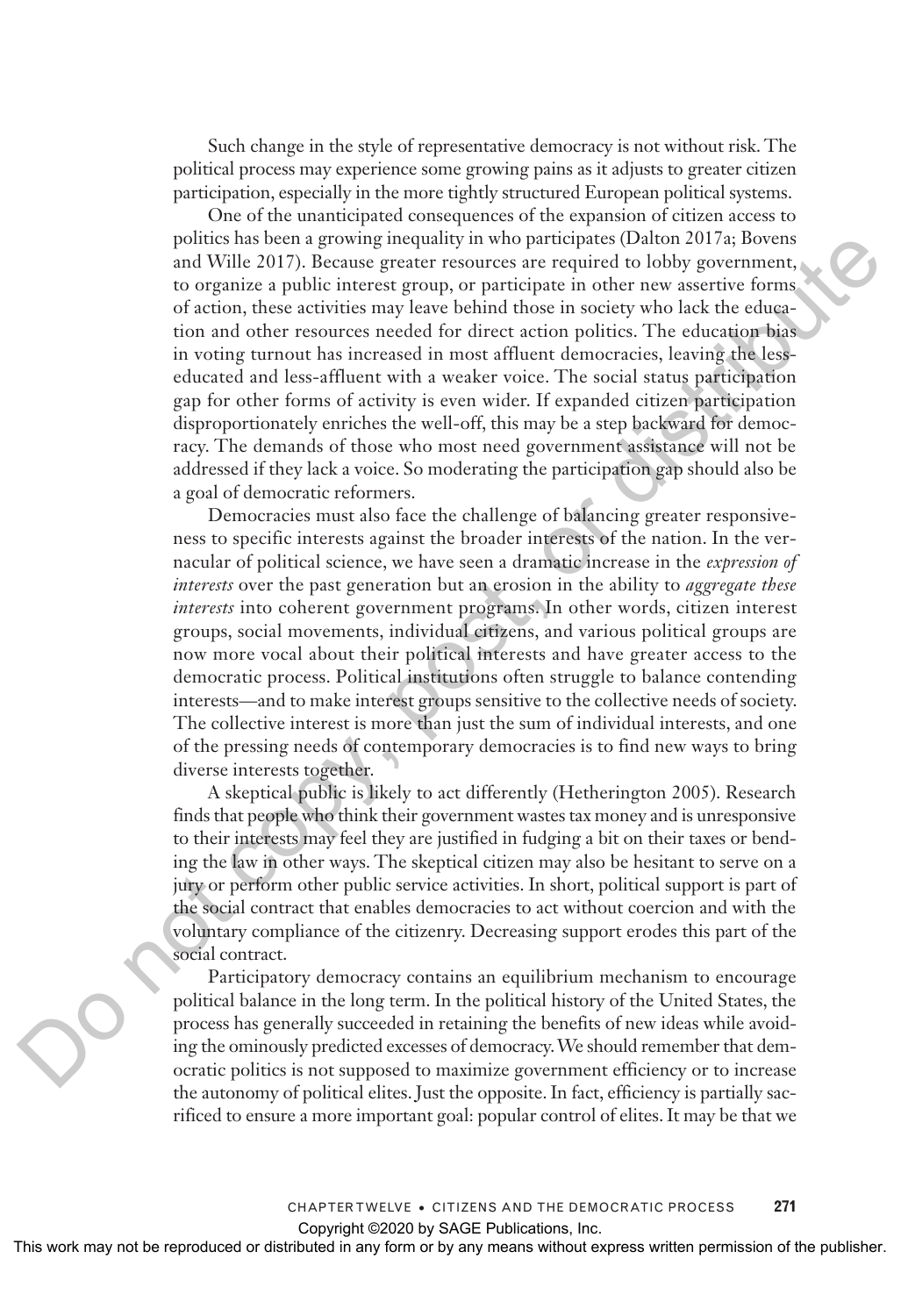suffer from muddled policies, greater disagreement, and inefficiency if we want to strengthen democratic voice and representation.

I have optimistically written about the potential of democratic renewal over several editions of this book, and I remain guardedly optimistic today. However, I have become less positive about recent trends. Governments and those benefitting from the status quo naturally resist change. Rising wealth and income inequality threaten the potential for greater political equality. The old order seems to be grasping to maintain its influence, and the reaction against social modernization is more active. As Dahrendorf (2000, 311) has observed, "Representative government is no longer as compelling a proposition as it once was. Instead, a search for new institutional forms to express conflicts of interest has begun."

This process of democratic experimentation and reform may be threatening to some, and it does present a risk—but change is necessary. While I am sanguine about our present situation, the need for further democratic reform and government accountability seems to confront a political establishment that wants to preserve what remains of their power. The challenge to democracies is to discover whether they can continue to evolve, to guarantee political rights, and to increase the ability of all citizens to control their lives. Can we move democracy closer to its theoretical ideals? From the reproduced or distributed or distributed in any form or by any means with the reproduced or distributed in any form or by any means with the reproduced in any form or by any form or by any form or by any form or

#### SUGGESTED READINGS

Dalton, Russell. 2004. *Democratic Challenges, Democratic Choices: The Erosion of Political Support in Advanced Industrial Democracies*. Oxford, UK: Oxford University Press.

Dalton, Russell, and Christian Welzel, eds. 2015. *The Civic Culture Transformed: From Allegiant to Assertive Citizens*. Cambridge, UK: Cambridge University Press.

Hetherington, Marc. 2005. *Why Trust Matters: Declining Political Trust and the Demise of American Liberalism*. Princeton: Princeton University Press.

Hibbing, John, and Elizabeth Theiss-Morse. 2002. *Stealth Democracy: Americans' Beliefs about How Government Should Work*. New York: Cambridge University Press.

Merkel, Wolfgang, and Sascha Kneip, eds. 2018. *Democracy and Crisis: Challenges in Turbulent Times*. Berlin: Springer.

Norris, Pippa, ed. 1999. *Critical Citizens: Global Support for Democratic Governance.* Oxford, UK: Oxford University Press.

Norris, Pippa. 2011. *Democratic Deficit: Critical Citizens Revisited.* Cambridge, UK: Cambridge University Press.

Pharr, Susan, and Robert Putnam, eds. 2000. *Disaffected Democracies: What's Troubling the Trilateral Countries*? Princeton: Princeton University Press.

#### **272** PART FOUR • Democracy and the Future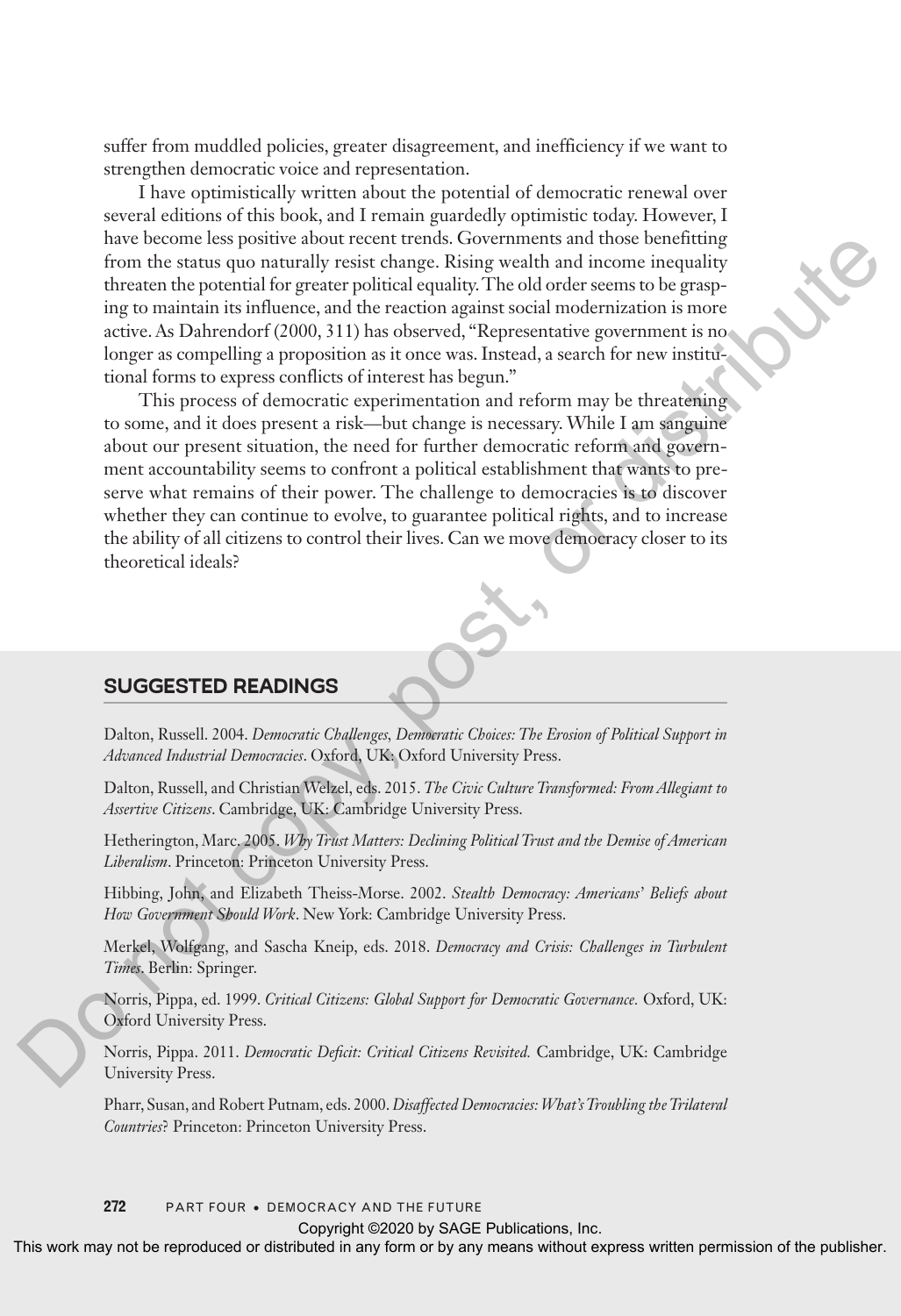van Ham, Carolien, Jacques Thomassen, Kees Aarts, and Rudy Andeweg, eds. 2017. *Myth and Reality of the Legitimacy Crisis: Explaining Trends and Cross-National Differences in Established Democracies.* Oxford: Oxford University Press.

Zmerli, Sonja, and Tom van der Meer, eds. *Handbook on Political Trust*. London: Edward Elgar, 2017.

#### **NOTES**

- 1. In the mid-1980s, Samuel Huntington (1984) was explaining why there would be no more democracies in the world, a theme consistent with his elitist view of democracy. By the end of the decade, he was describing democratization as a wave that was transforming the international order (Huntington 1991).
- 2. The argument is also made that diffuse regime support existed in other Western democracies in the 1930s and that dissatisfaction focused only on the performance of political elites. These beliefs were channeled within the political process, and the basic structure of democratic government persisted in the United States, Britain, and France.
- 3. The question wording and coding categories differ slightly across nations, so some of the differences are methodological rather than substantive. For additional comparisons, see Norris (2011) and tables 12.1 and 12.2 in this chapter.
- 4. This is part of his campaign for electoral reform: https://www.youtube.com/watch? v=Qfc3N0ZngXs.
- 5. For a more extensive comparison of confidence in institutions, see Dalton (2004), Norris (2011), and van Ham et al. (2017).
- 6. In the 1920s and 1930s, dissatisfaction with politicians or political institutions on the farleft and far-right often led to (or arose from) disenchantment with the democratic process itself and the collapse of democracy in several nations. Even during the years immediately following World War II, dissatisfaction with democracy in Europe was often concentrated among antidemocratic extremists on the Left or Right.
- 7. Lee Drutman, Larry Diamond, and Joe Goldman (2018) repeated these questions in another survey of the American public in 2017, and found broadly similar results.
- 8. About 5−10 percent of the survey respondents do not answer these questions, so the level of support does not mean all the remainder are negative.
- 9. Gallup's Voice of People study asked a different question in 2004 and 2006 before the financial crisis and in 2015 in the midst of the recent debates about democratic decline: "Democracy may have problems but is it the best system of government?" There is little change across the four core nations:

| 2017.                                                                                                                           |                                                                                                                                                                                                                                                                                                                                                                                                                                                                                                                                                                                                                                                                                                                                                                                                                                                                                                                                                                                                                                                                                                                           |      |      |  |
|---------------------------------------------------------------------------------------------------------------------------------|---------------------------------------------------------------------------------------------------------------------------------------------------------------------------------------------------------------------------------------------------------------------------------------------------------------------------------------------------------------------------------------------------------------------------------------------------------------------------------------------------------------------------------------------------------------------------------------------------------------------------------------------------------------------------------------------------------------------------------------------------------------------------------------------------------------------------------------------------------------------------------------------------------------------------------------------------------------------------------------------------------------------------------------------------------------------------------------------------------------------------|------|------|--|
|                                                                                                                                 |                                                                                                                                                                                                                                                                                                                                                                                                                                                                                                                                                                                                                                                                                                                                                                                                                                                                                                                                                                                                                                                                                                                           |      |      |  |
| <b>NOTES</b>                                                                                                                    |                                                                                                                                                                                                                                                                                                                                                                                                                                                                                                                                                                                                                                                                                                                                                                                                                                                                                                                                                                                                                                                                                                                           |      |      |  |
|                                                                                                                                 | 1. In the mid-1980s, Samuel Huntington (1984) was explaining why there would be no more<br>democracies in the world, a theme consistent with his elitist view of democracy. By the<br>end of the decade, he was describing democratization as a wave that was transforming the                                                                                                                                                                                                                                                                                                                                                                                                                                                                                                                                                                                                                                                                                                                                                                                                                                            |      |      |  |
|                                                                                                                                 | international order (Huntington 1991).<br>2. The argument is also made that diffuse regime support existed in other Western democ-<br>racies in the 1930s and that dissatisfaction focused only on the performance of political<br>elites. These beliefs were channeled within the political process, and the basic structure of<br>democratic government persisted in the United States, Britain, and France.                                                                                                                                                                                                                                                                                                                                                                                                                                                                                                                                                                                                                                                                                                            |      |      |  |
|                                                                                                                                 | 3. The question wording and coding categories differ slightly across nations, so some of the<br>differences are methodological rather than substantive. For additional comparisons, see<br>Norris (2011) and tables 12.1 and 12.2 in this chapter.                                                                                                                                                                                                                                                                                                                                                                                                                                                                                                                                                                                                                                                                                                                                                                                                                                                                        |      |      |  |
|                                                                                                                                 | 4. This is part of his campaign for electoral reform: https://www.youtube.com/watch?                                                                                                                                                                                                                                                                                                                                                                                                                                                                                                                                                                                                                                                                                                                                                                                                                                                                                                                                                                                                                                      |      |      |  |
| v=Qfc3N0ZngXs.                                                                                                                  | 5. For a more extensive comparison of confidence in institutions, see Dalton (2004), Norris<br>(2011), and van Ham et al. (2017).                                                                                                                                                                                                                                                                                                                                                                                                                                                                                                                                                                                                                                                                                                                                                                                                                                                                                                                                                                                         |      |      |  |
|                                                                                                                                 | 6. In the 1920s and 1930s, dissatisfaction with politicians or political institutions on the far-<br>left and far-right often led to (or arose from) disenchantment with the democratic process<br>itself and the collapse of democracy in several nations. Even during the years immediately<br>following World War II, dissatisfaction with democracy in Europe was often concentrated<br>among antidemocratic extremists on the Left or Right.<br>7. Lee Drutman, Larry Diamond, and Joe Goldman (2018) repeated these questions in<br>another survey of the American public in 2017, and found broadly similar results.<br>8. About 5-10 percent of the survey respondents do not answer these questions, so the level<br>of support does not mean all the remainder are negative.<br>9. Gallup's Voice of People study asked a different question in 2004 and 2006 before the<br>financial crisis and in 2015 in the midst of the recent debates about democratic decline:<br>"Democracy may have problems but is it the best system of government?" There is little<br>change across the four core nations:<br>2004 | 2006 | 2015 |  |
| <b>United States</b>                                                                                                            | 84                                                                                                                                                                                                                                                                                                                                                                                                                                                                                                                                                                                                                                                                                                                                                                                                                                                                                                                                                                                                                                                                                                                        | 87   | 82   |  |
| <b>Britain</b>                                                                                                                  | 79                                                                                                                                                                                                                                                                                                                                                                                                                                                                                                                                                                                                                                                                                                                                                                                                                                                                                                                                                                                                                                                                                                                        | 81   | 76   |  |
| France                                                                                                                          | 84                                                                                                                                                                                                                                                                                                                                                                                                                                                                                                                                                                                                                                                                                                                                                                                                                                                                                                                                                                                                                                                                                                                        | 79   | 76   |  |
| Germany                                                                                                                         | 80                                                                                                                                                                                                                                                                                                                                                                                                                                                                                                                                                                                                                                                                                                                                                                                                                                                                                                                                                                                                                                                                                                                        | 79   | 86   |  |
| This work may not be reproduced or distributed in any form or by any means without express written permission of the publisher. | <b>CHAPTERTWELVE • CITIZENS AND THE DEMOCRATIC PROCESS</b><br>Copyright ©2020 by SAGE Publications, Inc.                                                                                                                                                                                                                                                                                                                                                                                                                                                                                                                                                                                                                                                                                                                                                                                                                                                                                                                                                                                                                  |      | 273  |  |